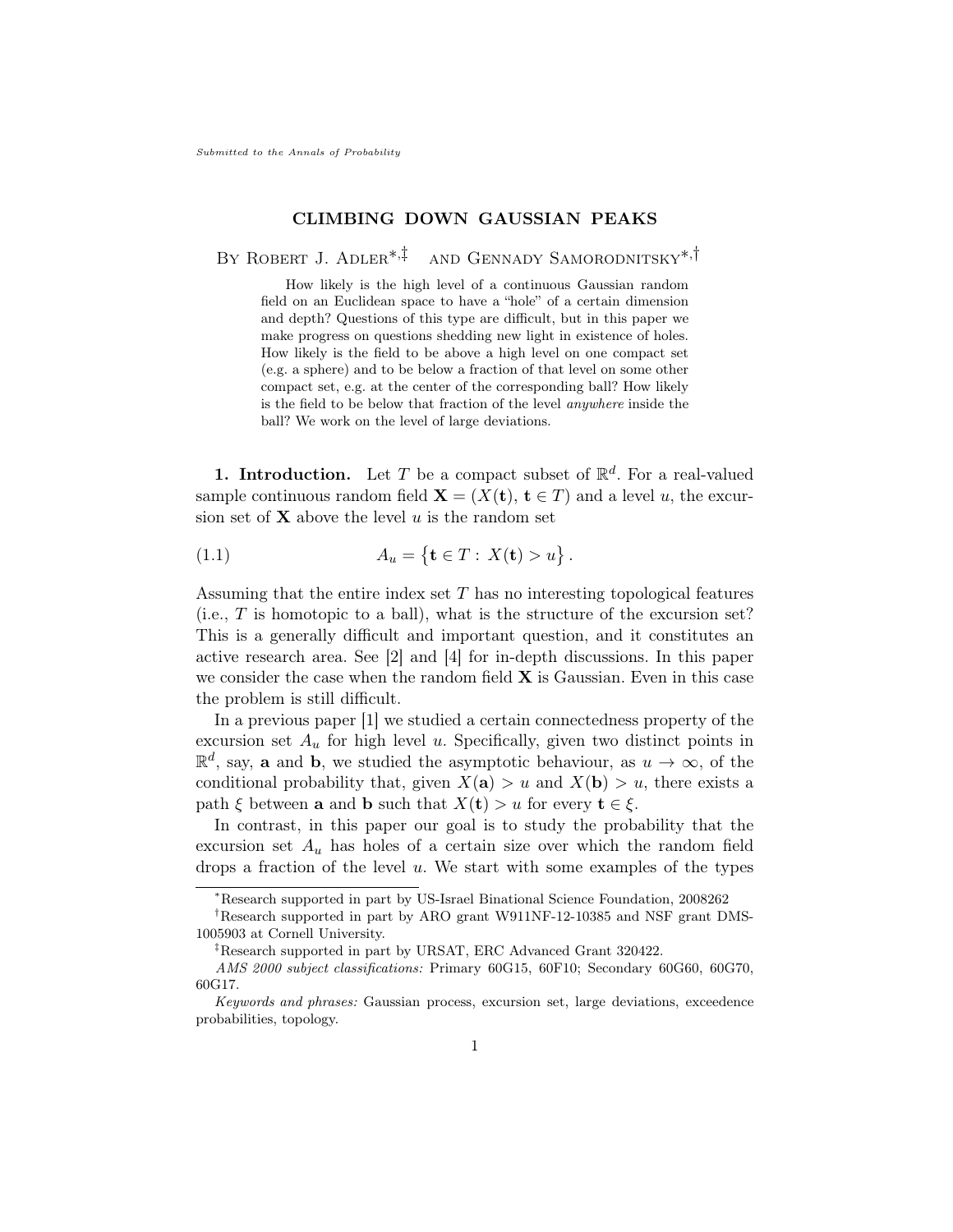of probabilities we will look at. We will use the following notation. For an Euclidean ball B will denote by  $c_B$  its center and by  $S_B = \partial(B)$  the sphere forming its boundary. Consider the following probabilities. For  $0 < r \leq 1$ denote

(1.2)  $\Psi_{sp}(u; r) = P$  (there exists a ball B entirely in T

<span id="page-1-0"></span>such that 
$$
X(t) > u
$$
 for all  $t \in S_B$  but  $X(s) < ru$  for some  $s \in B$ )

and

(1.3) 
$$
\Psi_{sp;c}(u; r) = P \text{ (there exists a ball } B \text{ entirely in } T
$$

<span id="page-1-1"></span>such that 
$$
X(t) > u
$$
 for all  $t \in S_B$  but  $X(c_B) < ru$ .

Simple arguments involving continuity show that the relevant sets in both [\(1.2\)](#page-1-0) and [\(1.3\)](#page-1-1) are measurable. Therefore, the probabilities  $\Psi_{sp}(u;\tau)$  and  $\Psi_{\rm sp;c}(u;\tau)$  are well defined. These are the probabilities of events that, for some ball, the boundary of the ball belongs to the excursion set  $A_u$ , but the excursion set has a hole somewhere inside the ball in one case, containing the center of the ball in another case, in which the value of the field drops below  $\tau u$ .

We study the logarithmic behaviour of probabilities of this type by using the large deviation approach. We start with a setup somewhat more general than that described above. Specifically, let  $\mathcal C$  be a collection of ordered pairs  $(K_1, K_2)$  of nonempty compact subsets of T. We denote, for  $0 < r \leq 1$ ,

(1.4) 
$$
\Psi_{\mathcal{C}}(u; r) = P \left( \text{ there is } (K_1, K_2) \in \mathcal{C} \text{ such that } \right)
$$

<span id="page-1-2"></span> $X(t) > u$  for each  $t \in K_1$  and  $X(t) < ru$  for each  $t \in K_2$ .

We note that the probabilities  $\Psi_{sp}(u; r)$  and  $\Psi_{sp;c}(u; r)$  are special cases of the probability  $\Psi_{\mathcal{C}}(u; r)$  with the collections C being, respectively,

$$
\mathcal{C} = \left\{ (S_B, \mathbf{s}), \ B \text{ a ball entirely in } T \text{ and } \mathbf{s} \in B \right\}
$$

and

$$
\mathcal{C} = \left\{ (S_B, c_B), \quad B \text{ a ball entirely in } T \right\}.
$$

In Section [2](#page-2-0) we first introduce the necessary technical background, and then prove a large deviation result in the space of continuous functions for the probability  $\Psi_{\mathcal{C}}(u; r)$ . This result establishes a connection of the asymptotic behaviour of the probability  $\Psi_{\mathcal{C}}(u; r)$  to a certain optimization problem. The dual formulation of this problem involves optimization over a family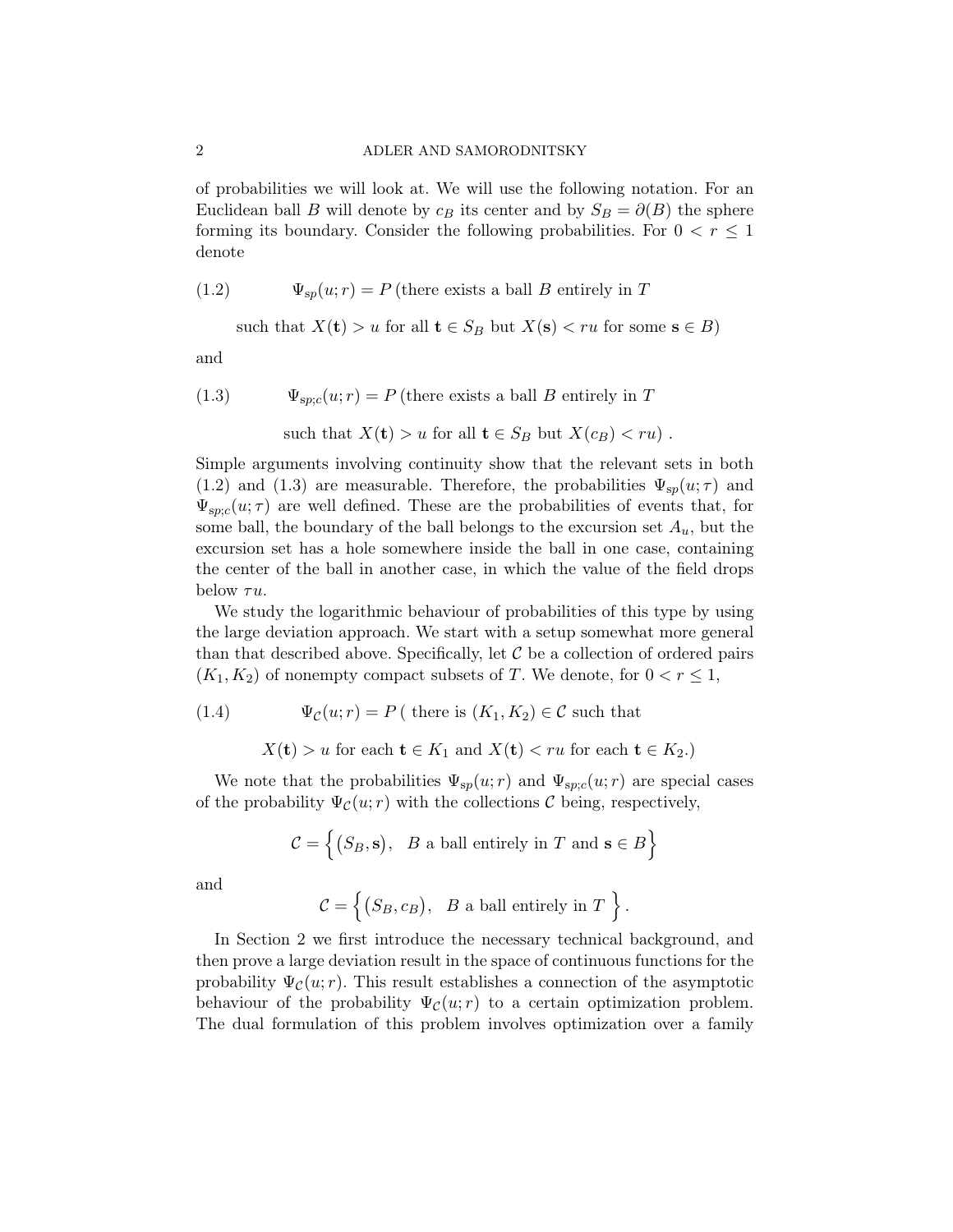of probability measures, and in Section [3](#page-14-0) we describe important properties of the measures that are optimal for the dual problem. The general theory developed in these two sections leads to particularly transparent and intuitive results when applied to isotropic Gaussian fields. This is explored in Section [4.](#page-20-0)

<span id="page-2-0"></span>2. A large deviations result. Consider a real-valued centered continuous Gaussian random field indexed by a compact subset  $T \subset \mathbb{R}^d$ ,  $\mathbf{X} =$  $(X(t), t \in T)$ . We denote the covariance function of **X** by  $R_X(s,t)$  =  $cov(X(s), X(t))$ . We view **X** as a Gaussian random element in the space  $C(T)$  of continuous functions on T, equipped with the supremum norm, whose law is a Gaussian probability measure  $\mu_X$  on  $C(T)$ . See e.g. [\[10\]](#page-31-3) about this change of the viewpoint, and for more information on the subsequent discussion.

The reproducing kernel Hilbert space (henceforth RKHS)  $\mathcal{H}$  of the Gaussian measure  $\mu$ **x** (or of the random field **X**) is a subspace of  $C(T)$  obtained as follows. We identify  $\mathcal H$  with the closure  $\mathcal L$  in the mean square norm of the space of finite linear combinations  $\sum_{j=1}^{k} a_j X(\mathbf{t}_j)$  of the values of the process,  $a_j \in \mathbb{R}, t_j \in T$  for  $j = 1, \ldots, k, k = 1, 2, \ldots$  via the injection  $\mathcal{L} \to C(T)$ given by

(2.5) 
$$
H \to w_H = \left( E(X(\mathbf{t})H), \ \mathbf{t} \in T \right).
$$

We denote by  $(\cdot, \cdot)_{\mathcal{H}}$  and  $\|\cdot\|_{\mathcal{H}}$  the inner product and the norm in the RKHS  $H$ . By definition,

(2.6) 
$$
||w_H||_{\mathcal{H}}^2 = E(H^2).
$$

The "reproducing property" of the space  $\mathcal H$  is a consequence of the following observations. For every  $\mathbf{t} \in \mathbb{R}^d$ , the fixed  $\mathbf{t}$  covariance function  $R_{\mathbf{t}} =$  $R(\cdot, \mathbf{t})$  is in H. Therefore, for every  $w_H \in \mathcal{H}$ , and  $\mathbf{t} \in \mathbb{R}^d$ ,  $w_H(\mathbf{t}) = (w_H, R_{\mathbf{t}})_{\mathcal{H}}$ . In particular, the coordinate projections are continuous operations on the RKHS.

The quadruple  $(C(T), \mathcal{H}, w, \mu_X)$  is a Wiener quadruple in the sense of Section 3.4 in [\[5\]](#page-31-4). This allows one to use the machinery of large deviations for Gaussian measures described there.

The following result is a straightforward application of the general large deviations machinery.

<span id="page-2-1"></span>THEOREM 2.1. Let  $X = (X(t), t \in T)$  be a continuous Gaussian random field on a compact set  $T \subset \mathbb{R}^d$ . Let C be a collection of ordered pairs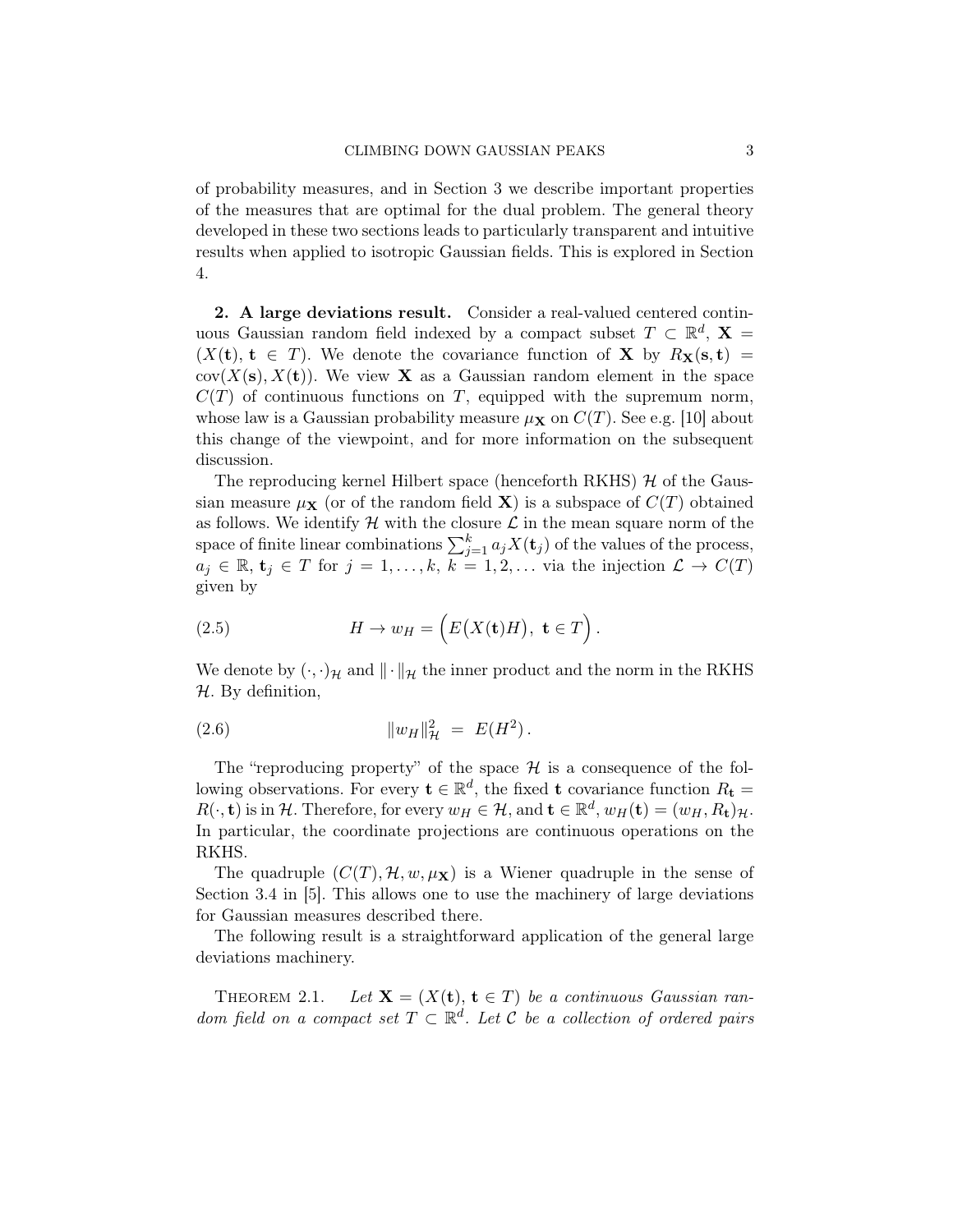$(K_1, K_2)$  of nonempty compact subsets of  $\mathbb{R}^d$ , compact in the product Hausdorff distance. Then for  $0 < r \leq 1$ ,

(2.7) 
$$
-\frac{1}{2}\lim_{\tau\uparrow r}D_{\mathcal{C}}(\tau)\leq \liminf_{u\to\infty}\frac{1}{u^2}\log\Psi_{\mathcal{C}}(u;r)
$$

<span id="page-3-1"></span>
$$
\leq \limsup_{u\to\infty}\frac{1}{u^2}\log\Psi_{\mathcal C}(u;r)\leq -\frac{1}{2}D_{\mathcal C}(r)\,,
$$

where for  $r > 0$ ,

<span id="page-3-2"></span>
$$
(2.8) \quad D_{\mathcal{C}}(r) \triangleq \inf \left\{ EH^2 : H \in \mathcal{L}, \text{ and, for some } (K_1, K_2) \in \mathcal{C}, \right\}
$$

$$
E(X(t)H) \ge 1 \text{ for each } t \in K_1 \text{ and } E(X(t)H) \le r \text{ for each } t \in K_2 \}.
$$

PROOF. As is usual in large deviations arguments, we write, for  $u > 0$ ,

$$
\Psi_{\mathcal{C}}(u;r) = P(u^{-1}\mathbf{X} \in A),
$$

where A is the open subset of  $C(T)$  given by

$$
A \stackrel{\Delta}{=} \Big\{ \omega \in C(T) : \text{ there is } (K_1, K_2) \in \mathcal{C} \text{ such that }
$$

 $\omega(\mathbf{t}) > 1$  for each  $\mathbf{t} \in K_1$  and  $\omega(\mathbf{t}) < r$  for each  $\mathbf{t} \in K_2$ .

We use Theorem 3.4.5 in [\[5\]](#page-31-4). We have (2.9)

<span id="page-3-0"></span>
$$
-\inf_{\omega\in A} I(\omega) \leq \liminf_{u\to\infty} \frac{1}{u^2} \log \Psi_{\mathcal{C}}(u;\tau) \leq \limsup_{u\to\infty} \frac{1}{u^2} \log \Psi_{\mathcal{C}}(u;\tau) \leq -\inf_{\omega\in \bar{A}} I(\omega).
$$

By Theorem 3.4.12 of  $[5]$  the rate function I can be written as

(2.10) 
$$
I(\omega) = \begin{cases} \frac{1}{2} ||\omega||_{\mathcal{H}}^2 & \text{if } \omega \in \mathcal{H}, \\ \infty & \text{if } \omega \notin \mathcal{H}, \end{cases}
$$

for  $\omega \in C(T)$ . Since C is compact in the product Hausdorff distance,

 $\bar{A} \subseteq \Big\{\omega \in C(T): \text{ there is } (K_1, K_2) \in \mathcal{C} \text{ such that }$  $\omega(\mathbf{t}) \geq 1$  for each  $\mathbf{t} \in K_1$  and  $\omega(\mathbf{t}) \leq r$  for each  $\mathbf{t} \in K_2$ ,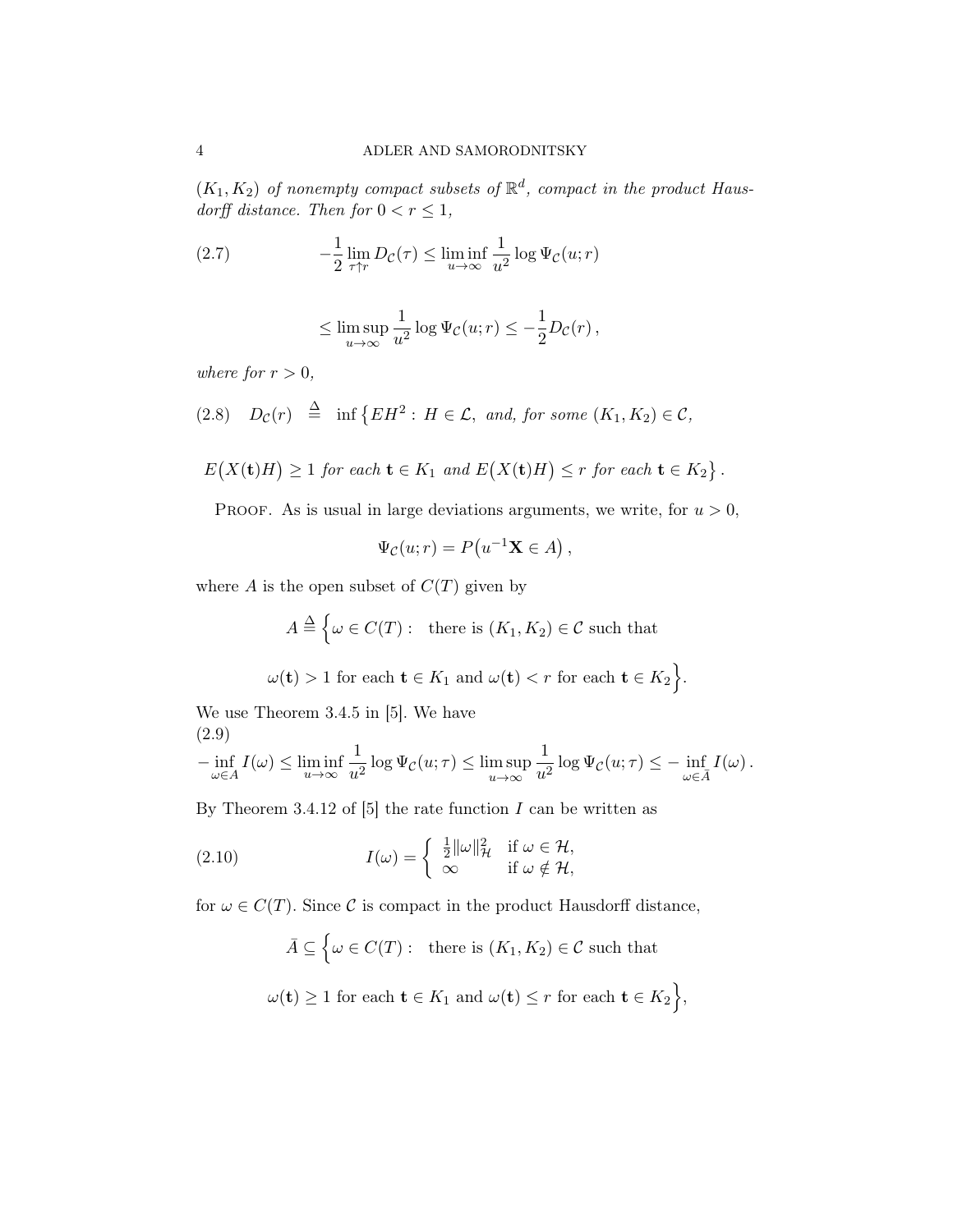and so [\(2.9\)](#page-3-0) already contains the upper limit statement in [\(2.7\)](#page-3-1). Further, for any  $0 < \varepsilon < 1$ ,

$$
\inf_{\omega \in A} I(\omega) \le \inf \left\{ EH^2 : H \in \mathcal{L}, \text{ and, for some } (K_1, K_2) \in \mathcal{C}, \right\}
$$

 $\omega_H(\mathbf{t}) \geq 1 + \varepsilon$  for each  $\mathbf{t} \in K_1$  and  $\omega_H(\mathbf{t}) \leq (1 - \varepsilon)r$  for each  $\mathbf{t} \in K_2$ 

$$
= (1+\varepsilon)^2 D_{\mathcal{C}} \left( \frac{1-\varepsilon}{1+\varepsilon} r \right) .
$$

Letting  $\varepsilon \downarrow 0$  establishes the lower limit statement in [\(2.7\)](#page-3-1).

 $\Box$ 

The lower bound in [\(2.7\)](#page-3-1) can be strictly smaller than the upper bound, as the following example shows. We will see in the sequel that in certain cases of interest the two bounds do coincide.

<span id="page-4-1"></span>EXAMPLE 2.2. Let  $T = \{0, 1, 2\}$ . Starting with independent standard normal random variables  $Y_1, Y_2$  we define, for  $0 < r_0 < 1$  and  $\sigma > r_0$ ,

$$
X(0) = Y_1, X(1) = r_0 Y_1, X(2) = \sigma Y_1 + Y_2.
$$

Note that in this case  $\mathcal{L} = \{a_1Y_1 + a_2Y_2, a_1 \in \mathbb{R}, a_2 \in \mathbb{R}\}.$ Let  $C = \{ (\{0\}, \{1\}), (\{0\}, \{2\}) \}$ . It is elementary to check that

$$
D_{\mathcal{C}}(r) = \begin{cases} 1 + (\sigma - r)^2 & \text{for } 0 < r < r_0, \\ 1 & \text{for } r \ge r_0, \end{cases}
$$

and that this function is not left continuous at  $r = r_0$ .

<span id="page-4-0"></span>For a fixed pair  $(K_1, K_2) \in \mathcal{C}$  denote

(2.11) 
$$
D_{K_1,K_2}(r) = \inf \{ EH^2 : H \in \mathcal{L} \text{ such that }
$$

 $E(X(t)H) \geq 1$  for each  $t \in K_1$  and  $E(X(t)H) \leq r$  for each  $t \in K_2$ . Clearly,

<span id="page-4-3"></span>(2.12) 
$$
D_{\mathcal{C}}(r) = \min_{(K_1, K_2) \in \mathcal{C}} D_{K_1, K_2}(r),
$$

with the minimum actually achieved. Furthermore, an application of Theo-rem [2.1](#page-2-1) to the case of  $C$  consisting of a single ordered pair of sets immediately shows that

<span id="page-4-2"></span>
$$
-\frac{1}{2}\lim_{\tau\uparrow r}D_{K_1,K_2}(\tau) \leq \liminf_{u\to\infty}\frac{1}{u^2}\log\Psi_{K_1,K_2}(u;r)
$$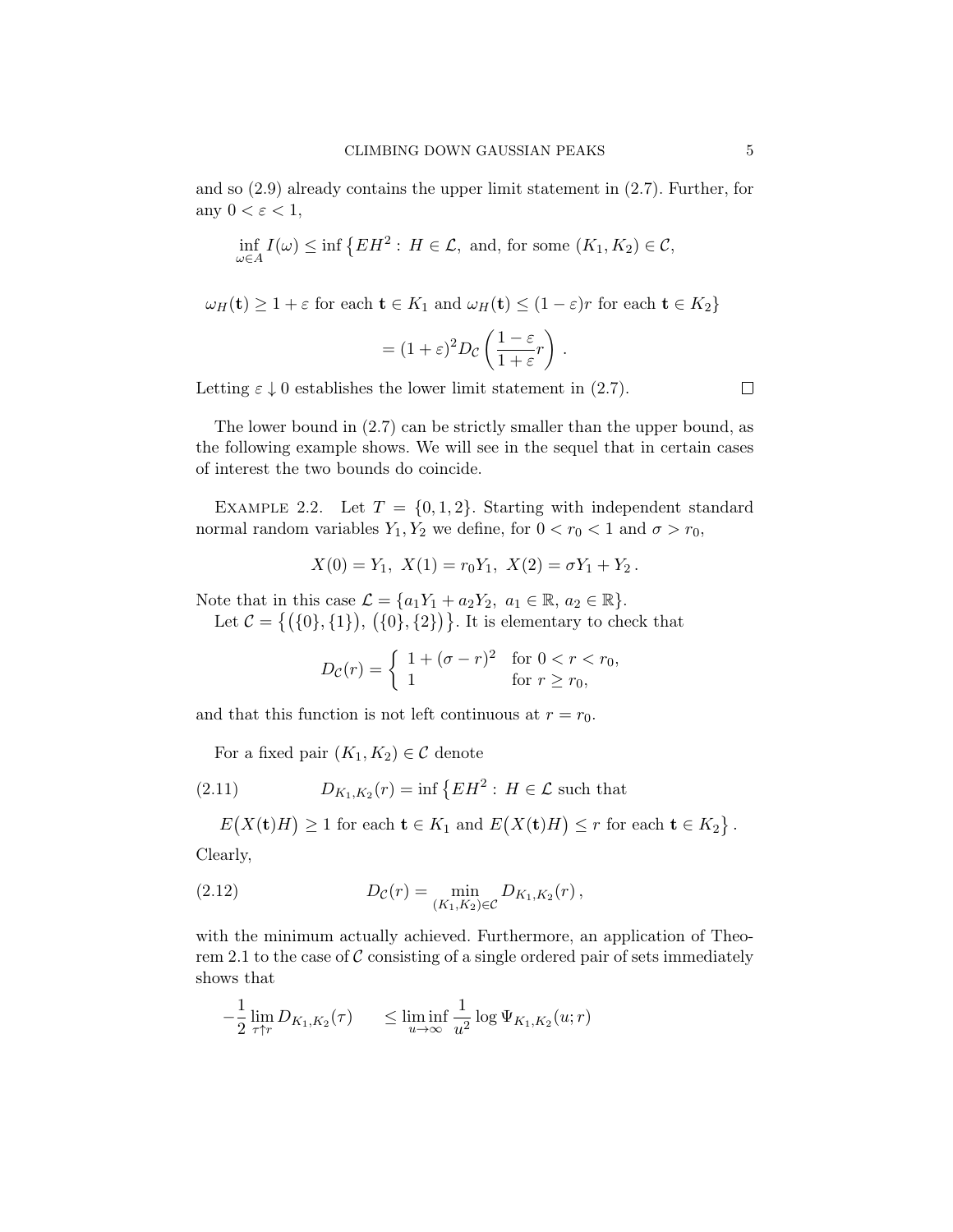6 ADLER AND SAMORODNITSKY

(2.13) 
$$
\leq \limsup_{u \to \infty} \frac{1}{u^2} \log \Psi_{K_1, K_2}(u; r) \leq -\frac{1}{2} D_{K_1, K_2}(r),
$$

where

$$
\Psi_{K_1,K_2}(u; r) = P\left(X(t) > u \text{ for all } t \in K_1 \text{ and } X(t) < ru \text{ for all } t \in K_2.\right)
$$

The next result describes useful properties of the function  $D_{K_1,K_2}$ .

<span id="page-5-2"></span>THEOREM 2.3. (a) If the feasible set in  $(2.11)$  is not empty, then the infimum is achieved, at a unique  $H \in \mathcal{L}$ .

(b) The following holds true:

<span id="page-5-1"></span>
$$
(2.14) \ \ D_{K_1,K_2}(r) = \left\{ \min \left[ \min_{\mu_1 \in M_1^+(K_1)} \int_{K_1} \int_{K_1} R_{\mathbf{X}}(\mathbf{t}_1, \mathbf{t}_2) \, \mu_1(d\mathbf{t}_1) \mu_1(d\mathbf{t}_2), \right. \\ \left. \min_{\mu_1 \in M_1^+(K_1), \mu_2 \in M_1^+(K_2)} \frac{A_{K_1,K_2}(\mu_1, \mu_2)}{B_{K_1,K_2}(\mu_1, \mu_2; r)} \right] \right\}^{-1}
$$

with

$$
A_{K_1,K_2}(\mu_1, \mu_2) =
$$
\n
$$
\int_{K_1} \int_{K_1} R_{\mathbf{X}}(\mathbf{t}_1, \mathbf{t}_2) \mu_1(dt_1) \mu_1(dt_2) \int_{K_2} \int_{K_2} R_{\mathbf{X}}(\mathbf{t}_1, \mathbf{t}_2) \mu_2(dt_1) \mu_2(dt_2)
$$
\n
$$
- \left( \int_{K_1} \int_{K_2} R_{\mathbf{X}}(\mathbf{t}_1, \mathbf{t}_2) \mu_1(dt_1) \mu_2(dt_2) \right)^2,
$$
\n
$$
B_{K_1,K_2}(\mu_1, \mu_2; r) =
$$
\n
$$
r^2 \int_{K_1} \int_{K_1} R_{\mathbf{X}}(\mathbf{t}_1, \mathbf{t}_2) \mu_1(dt_1) \mu_1(dt_2) - 2r \int_{K_1} \int_{K_2} R_{\mathbf{X}}(\mathbf{t}_1, \mathbf{t}_2) \mu_1(dt_1) \mu_2(dt_2)
$$

$$
+\int_{K_2}\int_{K_2} R_{\mathbf{X}}(\mathbf{t}_1,\mathbf{t}_2)\,\mu_2(d\mathbf{t}_1)\mu_2(d\mathbf{t}_2),
$$

and the condition in the minimization problem is (2.15)

<span id="page-5-0"></span>
$$
\int_{K_1} \int_{K_2} R_{\mathbf{X}}(\mathbf{t}_1, \mathbf{t}_2) \, \mu_1(d\mathbf{t}_1) \mu_2(d\mathbf{t}_2) \geq r \int_{K_1} \int_{K_1} R_{\mathbf{X}}(\mathbf{t}_1, \mathbf{t}_2) \, \mu_1(d\mathbf{t}_1) \mu_1(d\mathbf{t}_2).
$$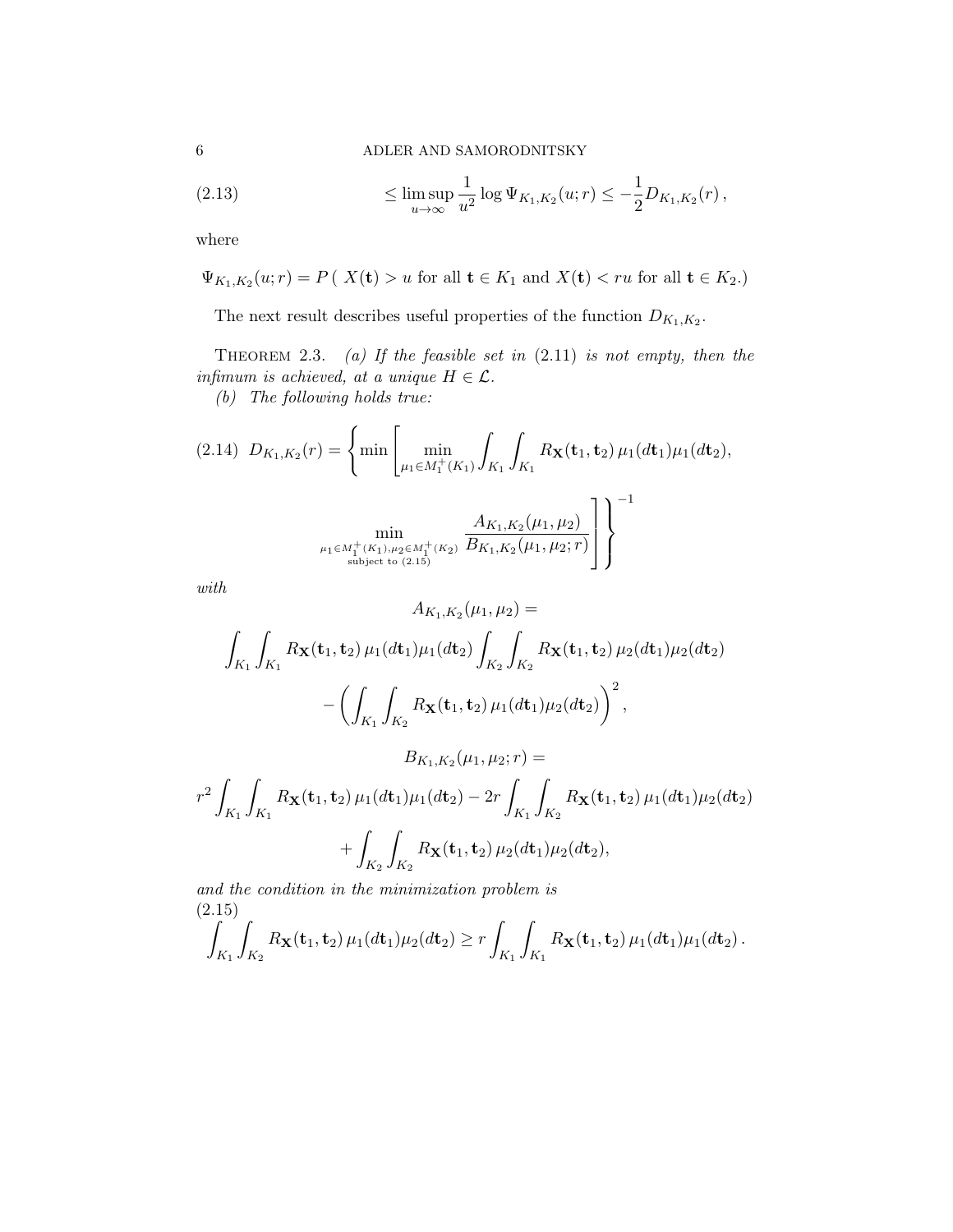PROOF. For part (a), let  $(H_n) \subset \mathcal{L}$  be a sequence of elements satisfying the constraints in [\(2.11\)](#page-4-0) such that  $EH_n^2 \to D_{K_1,K_2}(r)$  as  $n \to \infty$ . By the Ba-nach - Alaoglu theorem (see e.g. Theorem 2, p. 424 in [\[6\]](#page-31-5)), the sequence  $(H_n)$ is weakly relatively compact in  $\mathcal{L}$ , and so there is  $H \in \mathcal{L}$  and a subsequence  $n_k \to \infty$  such that  $E(H_{n_k} Y) \to E(HY)$  as  $k \to \infty$  for each  $Y \in \mathcal{L}$ . Further,  $EH^2 \leq \liminf_{k \to \infty} EH_{n_k}^2 = D_{K_1,K_2}(r)$ . Therefore, H is an optimal solution to the problem  $(2.11)$ . The uniqueness of H follows from the convexity of the norm.

For part (b) we will use the Lagrange duality approach of Section 8.6 in [\[7\]](#page-31-6). Let  $Z = C(K_1) \times C(K_2)$ , which we equip with the norm  $\|(\varphi_1, \varphi_2)\|_Z =$  $\max(\|\varphi_1\|_{C(K_1)}, \|\varphi_2\|_{C(K_2)})$ . Consider the closed convex cone in Z defined by  $P = \{(\varphi_1, \varphi_2) : \varphi_i(t) \geq 0 \text{ for all } t \in K_i, i = 1, 2\}.$  Its dual cone, which is a subset of  $Z^*$ , can be identified with  $M^+(K_1) \times M^+(K_2)$ , under the action

$$
(\mu_1, \mu_2)((\varphi_1, \varphi_2)) = \int_{K_1} \varphi_1 d\mu_1 + \int_{K_2} \varphi_2 d\mu_2
$$

for a finite measure  $\mu_i$  on  $K_i$ ,  $i = 1, 2$ . Define a convex mapping  $G: \mathcal{L} \to \mathbb{Z}$ by

<span id="page-6-0"></span>
$$
G(H) = ((1 - w_H(\mathbf{t}), \mathbf{t} \in K_1), (w_H(\mathbf{t}) - r, \mathbf{t} \in K_2)).
$$

We can write

(2.16) 
$$
\left(D_{K_1,K_2}(r)\right)^{1/2} = \inf \left\{ (EH^2)^{1/2} : H \in \mathcal{L}, G(H) \in -\mathbb{P} \right\}.
$$

We start with the assumption that the feasible set in  $(2.11)$  and  $(2.16)$ is not empty. Let  $z > r$ , and consider the optimization problems [\(2.11\)](#page-4-0) and  $(2.16)$  for  $D_{K_1,K_2}(z)$ . The feasible set in these problems has now an interior point, and in this case Theorem 1 (p. 224) in [\[7\]](#page-31-6) applies. We conclude that

<span id="page-6-1"></span>(2.17) 
$$
(D_{K_1,K_2}(z))^{1/2} = \max_{\mu_1 \in M^+(K_1), \mu_2 \in M^+(K_2)} \inf_{H \in \mathcal{L}} \left[ (EH^2)^{1/2} + \int_{K_1} (1 - w_H(\mathbf{t})) \mu_1(d\mathbf{t}) + \int_{K_2} (w_H(\mathbf{t}) - z) \mu_2(d\mathbf{t}) \right],
$$

and the "max" notation is legitimate, because the maximum is, in fact, achieved. For  $i = 1, 2$  and  $\mu_i \in M^+(K_i)$  denote by  $\|\mu_i\|$  its total mass, and by  $\hat{\mu}_i \in M_1^+(K_i)$  the normalized measure  $\hat{\mu}_i = \mu_i / \|\mu_i\|$  (if  $\|\mu_i\| = 0$ , we use for  $\hat{\mu}_i$  an arbitrary fixed probability measure in  $M^+(K_i)$ ). Then

$$
(D_{K_1,K_2}(z))^{1/2} = \max_{\mu_1 \in M^+(K_1), \mu_2 \in M^+(K_2)} \left\{ \|\mu_1\| - z \|\mu_2\| \right\}
$$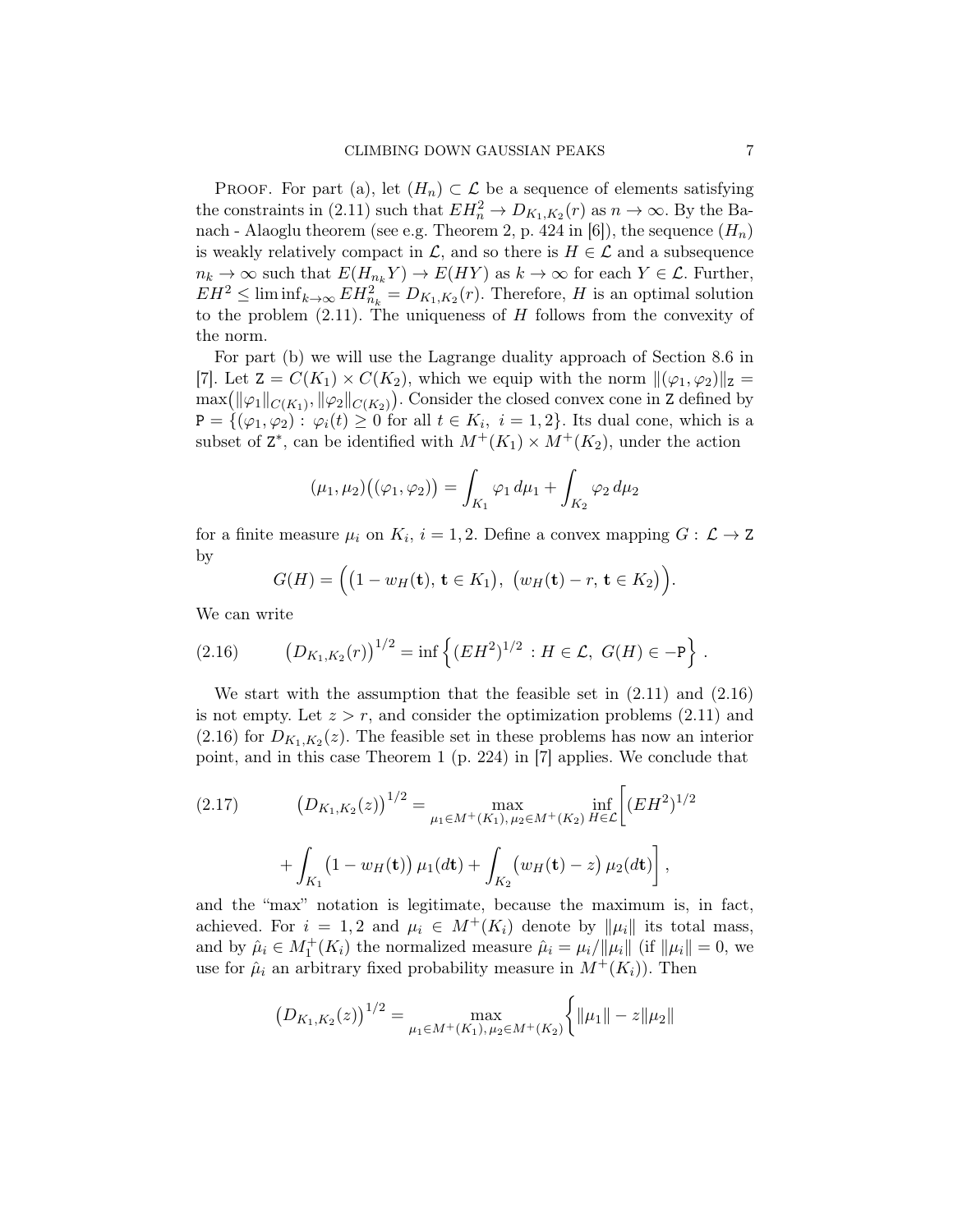$$
+\inf_{H\in\mathcal{L}}\left[ (EH^2)^{1/2} - \|\mu_1\| \int_{K_1} w_H(\mathbf{t}) \,\hat{\mu}_1(d\mathbf{t}) + \|\mu_2\| \int_{K_2} w_H(\mathbf{t}) \,\hat{\mu}_2(d\mathbf{t}) \right] \right\}.
$$

Note that for fixed  $\mu_i \in M^+(K_i)$ ,  $i = 1, 2$  we have

$$
\inf_{H \in \mathcal{L}} \left[ (EH^2)^{1/2} - \|\mu_1\| \int_{K_1} w_H(\mathbf{t}) \hat{\mu}_1(d\mathbf{t}) + \|\mu_2\| \int_{K_2} w_H(\mathbf{t}) \hat{\mu}_2(d\mathbf{t}) \right]
$$
\n
$$
= \inf_{a \ge 0} a \left\{ 1 - \sup_{H \in \mathcal{L}, EH^2 = 1} \left[ \|\mu_1\| \int_{K_1} w_H(\mathbf{t}) \hat{\mu}_1(d\mathbf{t}) - \|\mu_2\| \int_{K_2} w_H(\mathbf{t}) \hat{\mu}_2(d\mathbf{t}) \right] \right\}
$$
\n
$$
= \left\{ \begin{array}{ll} 0 & \text{if } \sup_{H \in \mathcal{L}, EH^2 = 1} [\cdots] \le 1 \\ -\infty & \text{if } \sup_{H \in \mathcal{L}, EH^2 = 1} [\cdots] > 1 \end{array} .
$$

Therefore,

$$
(D_{K_1,K_2}(z))^{1/2} = \max_{\mu_1 \in M^+(K_1), \mu_2 \in M^+(K_2)} (\|\mu_1\| - z\|\mu_2\|)
$$

subject to

$$
\sup_{H\in\mathcal{L},\,EH^2=1}\left[\|\mu_1\|\int_{K_1}w_H(\mathbf{t})\,\hat{\mu}_1(d\mathbf{t})-\|\mu_2\|\int_{K_2}w_H(\mathbf{t})\,\hat{\mu}_2(d\mathbf{t})\right]\leq 1\,.
$$

Note that by the reproducing property, for fixed  $\mu_1 \in M^+(K_1)$ ,  $\mu_2 \in M^+(K_2)$ ,

$$
\sup_{H \in \mathcal{L}, E H^2 = 1} \left[ \|\mu_1\| \int_{K_1} w_H(\mathbf{t}) \hat{\mu}_1(d\mathbf{t}) - \|\mu_2\| \int_{K_2} w_H(\mathbf{t}) \hat{\mu}_2(d\mathbf{t}) \right]
$$
  
= 
$$
\sup_{w \in \mathcal{H}, ||w||_{\mathcal{H}} = 1} \left( w, \|\mu_1\| \int_{K_1} R_{\mathbf{t}}(\cdot) \hat{\mu}_1(d\mathbf{t}) - \|\mu_2\| \int_{K_2} R_{\mathbf{t}}(\cdot) \hat{\mu}_2(d\mathbf{t}) \right)_{\mathcal{H}}.
$$

Assuming that the element in the second position in the inner product is nonzero, the supremum is achieved at that element scaled to have a unit norm. Therefore, value of the supremum is

$$
\left\| \|\mu_1\| \int_{K_1} R_{\mathbf{t}}(\cdot) \hat{\mu}_1(dt) - \|\mu_2\| \int_{K_2} R_{\mathbf{t}}(\cdot) \hat{\mu}_2(dt) \right\|_{\mathcal{H}},
$$

which is also trivially the case if the element in the second position in the inner product is the zero element. In any case, using the definition of the norm in  $H$ , we conclude that

$$
(D_{K_1,K_2}(z))^{1/2} = \max_{m_1 \ge 0, m_2 \ge 0} \max_{\mu_1 \in M_1^+(K_1), \mu_2 \in M_1^+(K_2)} (m_1 - z m_2)
$$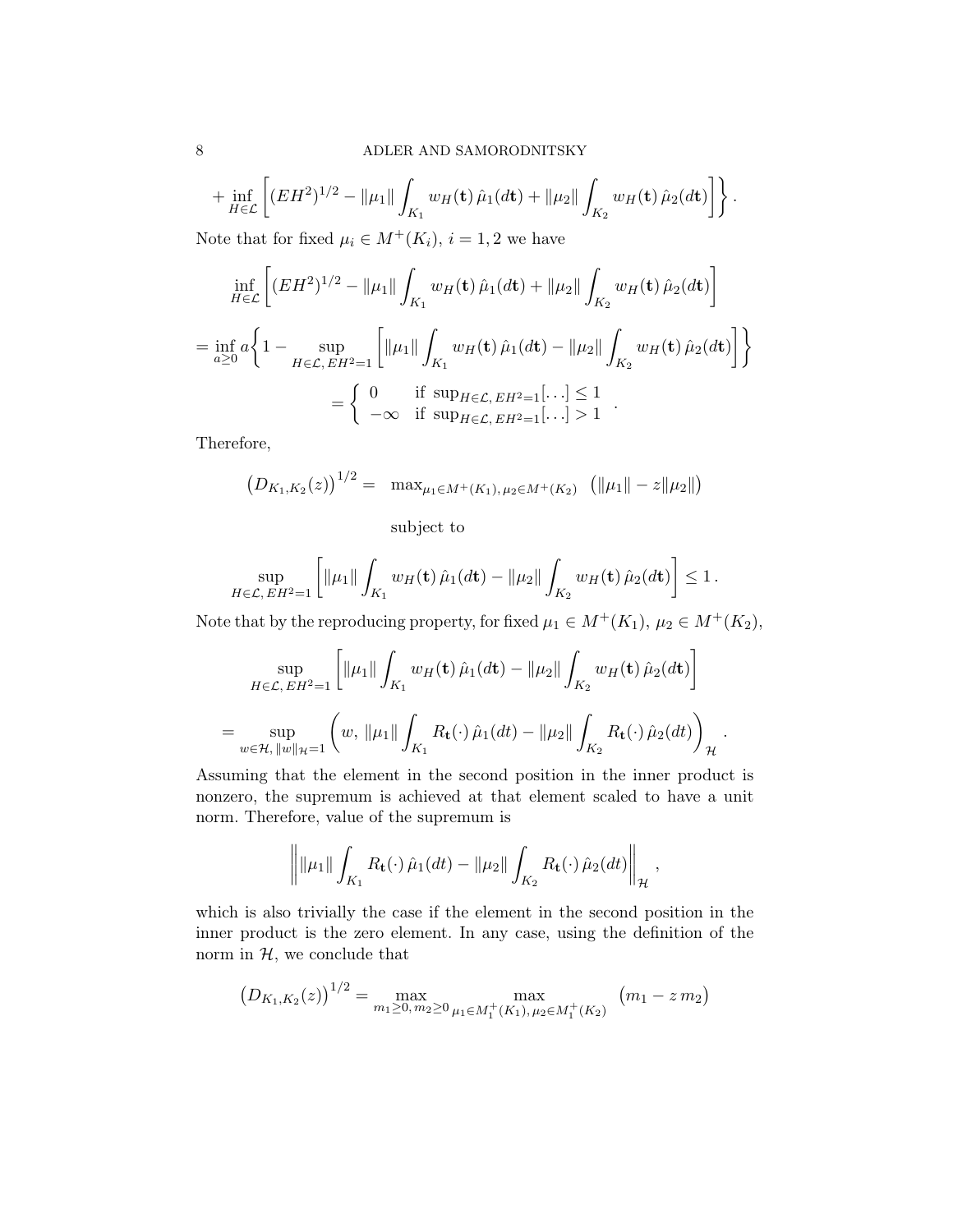$$
m_1^2 \int_{K_1} \int_{K_1} R_{\mathbf{X}}(\mathbf{t}_1, \mathbf{t}_2) \, \mu_1(d\mathbf{t}_1) \mu_1(d\mathbf{t}_2) - 2m_1 m_2 \int_{K_1} \int_{K_2} R_{\mathbf{X}}(\mathbf{t}_1, \mathbf{t}_2) \, \mu_1(d\mathbf{t}_1) \mu_2(d\mathbf{t}_2) + m_2^2 \int_{K_2} \int_{K_2} R_{\mathbf{X}}(\mathbf{t}_1, \mathbf{t}_2) \, \mu_2(d\mathbf{t}_1) \mu_2(d\mathbf{t}_2) \le 1.
$$

Next, we show that [\(2.18\)](#page-8-0) holds for  $z = r$  as well. Let  $A(z)$ ,  $z \geq r$  be the value of the maximum in the right hand side of [\(2.18\)](#page-8-0). We know that  $D_{K_1,K_2}(z) = A(z)^2$  for  $z > r$ . Moreover, it is clear that  $A(z) \uparrow A(r)$  as  $z \downarrow r$ . Therefore, in order to extend [\(2.18\)](#page-8-0) to  $z = r$  it is enough to prove that

<span id="page-8-1"></span>(2.19) 
$$
\lim_{z \downarrow r} D_{K_1, K_2}(z) = D_{K_1, K_2}(r).
$$

<span id="page-8-0"></span>(2.18) subject to

To this end, choose a sequence  $z_n \downarrow r$ . For  $n \geq 1$  there is, by part (a), the optimal solution  $H_n$  of the problem [\(2.11\)](#page-4-0) corresponding to  $z_n$ . Appealing to the Banach-Alaoglu theorem, we see that the sequence  $(H_n)$  is weakly relatively compact in  $\mathcal{L}$ , and so there is  $H \in \mathcal{L}$  to which it converges weakly along a subsequence. This H is, clearly, feasible in  $(2.11)$  for  $z = r$ . Furthermore,  $EH^2 \leq \lim_{n\to\infty} D_{K_1,K_2}(z_n)$ , implying that  $D_{K_1,K_2}(r) \leq \lim_{z\downarrow r} D_{K_1,K_2}(z)$ , thus giving us the only nontrivial inequality in [\(2.19\)](#page-8-1). Therefore, [\(2.18\)](#page-8-0) holds for  $z = r$ .

A part of the optimization problem in [\(2.18\)](#page-8-0) with  $z = r$  has the form

<span id="page-8-2"></span>
$$
\max_{m_1\geq 0, m_2\geq 0} \left( m_1 - r m_2 \right)
$$

(2.20) subject to

$$
am_1^2 - 2bm_1m_2 + cm_2^2 \le 1
$$

for fixed numbers  $a \geq 0$ ,  $c \geq 0$  and  $b \in \mathbb{R}$ . In our case,

$$
a = \int_{K_1} \int_{K_1} R_{\mathbf{X}}(\mathbf{t}_1, \mathbf{t}_2) \, \mu_1(d\mathbf{t}_1) \mu_1(d\mathbf{t}_2), \, b = \int_{K_1} \int_{K_2} R_{\mathbf{X}}(\mathbf{t}_1, \mathbf{t}_2) \, \mu_1(d\mathbf{t}_1) \mu_2(d\mathbf{t}_2)
$$

and

(2.21) 
$$
c = \int_{K_2} \int_{K_2} R_{\mathbf{X}}(\mathbf{t}_1, \mathbf{t}_2) \, \mu_2(d\mathbf{t}_1) \mu_2(d\mathbf{t}_2).
$$

These specific numbers satisfy the condition

<span id="page-8-3"></span>
$$
(2.22) \t\t b^2 \le ac,
$$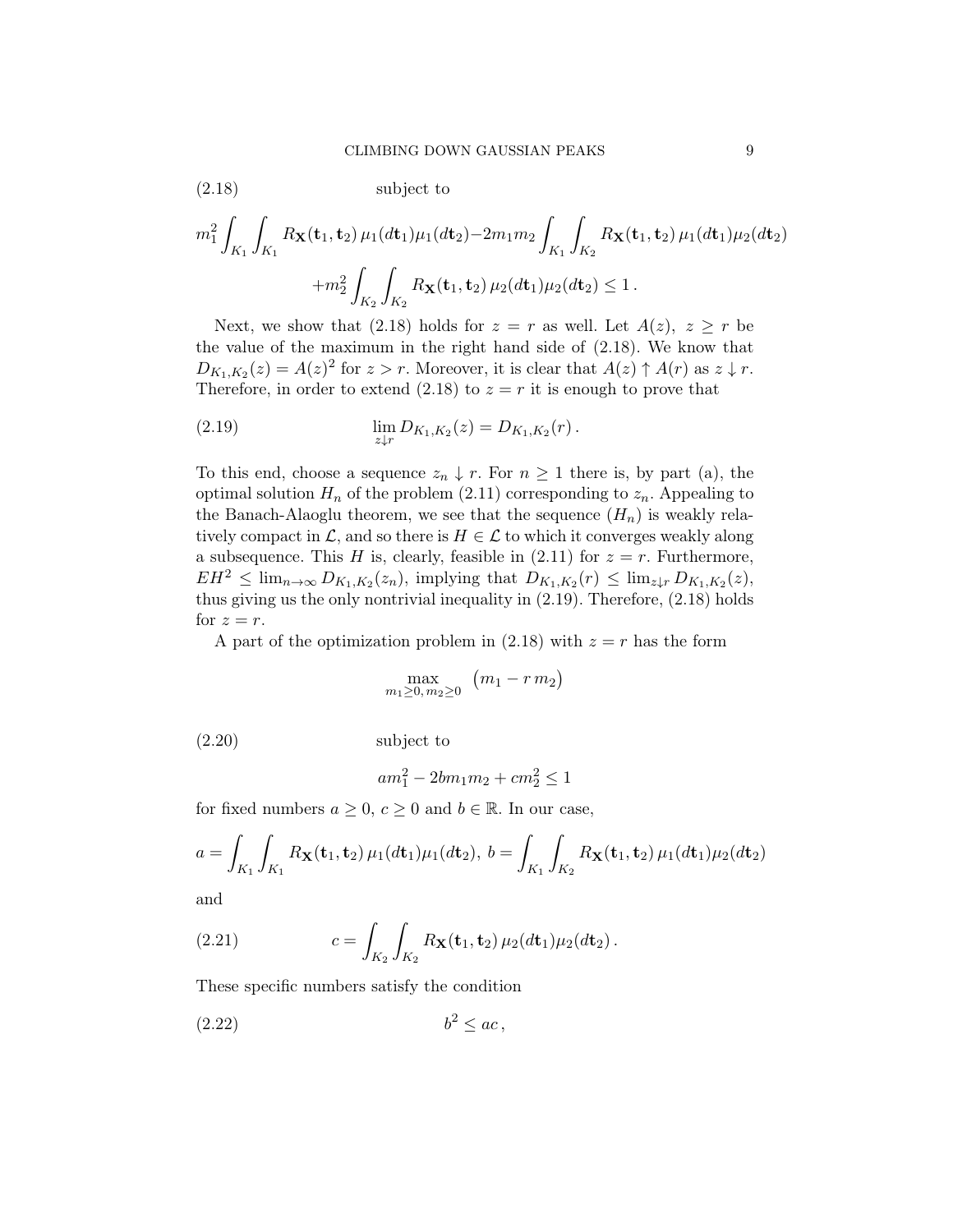and we will assume that this condition holds in the problem [\(2.20\)](#page-8-2) we will presently consider.

As a first step, it is clear that replacing the inequality constraint in this problem by the equality constraint

$$
a_2m_1^2 - 2bm_1m_2 + cm_2^2 = 1
$$

does not change the value of the maximum, so we may work with the equality constraint instead. The resulting problem can be easily solved, e.g. by checking the boundary values  $m_1 = 0$  or  $m_2 = 0$ , and using the Lagrange multipliers if both  $m_1 > 0$  and  $m_2 > 0$ . The resulting value of the maximum in this problem is

(2.23) 
$$
a^{-1/2} \text{ if } b \leq ra
$$

$$
\left(\frac{c+r^2a-2rb}{ac-b^2}\right)^{1/2} \text{ if } b > ra
$$

Moreover, it is elementary to check that we always have

<span id="page-9-0"></span>
$$
\left(\frac{c + r^2 a - 2rb}{ac - b^2}\right)^{1/2} \ge \frac{1}{a^{1/2}}.
$$

Substituting [\(2.23\)](#page-9-0) into [\(2.18\)](#page-8-0) with  $z = r$  and using the values of a, b, c given in  $(2.22)$  gives us the representation  $(2.14)$ .

It remains to consider the case when the feasible set in [\(2.11\)](#page-4-0) and [\(2.16\)](#page-6-0) is empty. In this case  $D_{K_1,K_2}(r) = \infty$ , so we need to prove that the optimal value in the dual problem [\(2.18\)](#page-8-0) (with max replaced by sup in the statement) is infinite as well. For this purpose we use the idea of subconsistency in Section 3 of  $[3]$ . We write the minimization problem  $(2.11)$  as a linear program with conic constraints, called IP in that paper, with the following parameters. The space  $X = \mathbb{R} \times \mathcal{L}$  is in duality with the itself,  $Y = X$ . The space  $Z = C(K_1) \times C(K_2)$  (as above) is in duality with the space  $W = M(K_1) \times M(K_2)$ , the product of the appropriate spaces of finite signed measures. The vector  $c \in Y$  has the unity as its R element, and the zero function as its  $\mathcal L$  element. The function  $A: X \to Z$  is given by

$$
A(\alpha, H) = \Big(\big(E(HX(\mathbf{t}), \mathbf{t} \in K_1), \big(E(HX(\mathbf{t})), \mathbf{t} \in K_1\big)\Big), \alpha \in \mathbb{R}, H \in \mathcal{L}.
$$

The vector  $b \in Z$  is given by a pair of continuous functions, the first one takes the constant value of 1 over  $K_1$ , while the second one takes the constant value of r over  $K_2$ . The positive cone Q in Z is defined by  $Q = C_+(K_1) \times$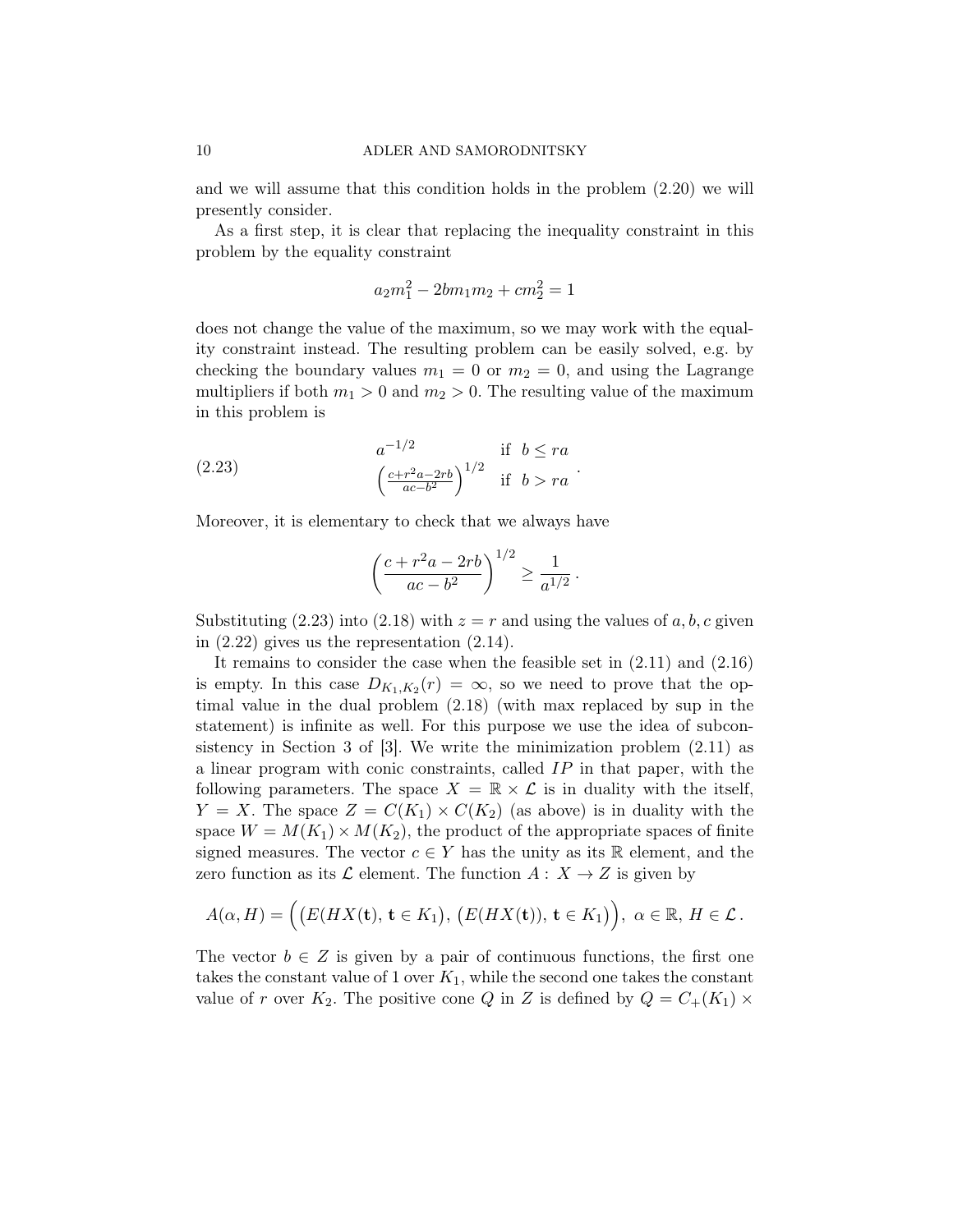$(-C_{+}(K_2))$ , where  $C_{+}(K_i)$  is the subset of  $C(K_i)$  consisting of nonnegative functions,  $i = 1, 2$ . Finally, the positive cone P in X is defined by

$$
P = \{ (\alpha, H) : \alpha \ge (EH^2)^{1/2} \}.
$$

It is elementary to verify that the dual problem  $IP^*$  of [\[3\]](#page-31-7) coincides with the maximization problem [\(2.18\)](#page-8-0).

Note that the dual problem is consistent (has a feasible solution). By Theorem 3 in Section 3 of [\[3\]](#page-31-7) (see a discussion at the end of that section), in order to prove that the optimal value of the dual problem is infinite, we need to rule out the possibility that the original (primal) problem is subconsistent with a finite subvalue. With a view of obtaining a contradiction, assume the subconsistency with a finite subvalue of the primal problem. Then there are sequences  $(x_n) \subset P$  and  $(z_n) \subset Q$  such that  $Ax_n - z_n \to b$  as  $n \to \infty$ and the sequence of evaluations  $(c, x_n)$  is bounded from above. With the present parameters, this means that there is a sequence  $(H_n) \subset \mathcal{L}$  with the bounded sequence  $(EH_n^2)$  of the second moments and two sequences of functions  $(\varphi_{i,n}) \subset C_+(K_i)$ ,  $i = 1, 2$ , such that, weakly,

$$
(E(H_nX(\mathbf{t})) - \varphi_{1,n}(\mathbf{t}), \mathbf{t} \in K_1) \to (1, \mathbf{t} \in K_1),
$$
  

$$
(E(H_nX(\mathbf{t})) + \varphi_{2,n}(\mathbf{t}), \mathbf{t} \in K_2) \to (r, \mathbf{t} \in K_2)
$$

as  $n \to \infty$ , with the obvious notation for constant functions. Appealing, once again, to the Banach-Alaoglu theorem, we find that there is  $H \in \mathcal{L}$ such that, along a subsequence,  $H_n \to H$  weakly. Since weak convergence implies pointwise convergence, we immediately conclude that  $E(X(t)H) \geq 1$ for each  $\mathbf{t} \in K_1$  and  $E(X(\mathbf{t})H) \leq r$  for each  $\mathbf{t} \in K_2$ , contradicting the assumption that the feasible set [\(2.11\)](#page-4-0) is empty. The obtained contradiction completes the proof.  $\Box$ 

<span id="page-10-1"></span>REMARK 2.4. It is an easy calculation to verify that, in the optimization problem [\(2.20\)](#page-8-2), the optimal solution  $(m_1, m_2)$  has the following properties. In the case  $b \le ra$  in [\(2.23\)](#page-9-0) one has  $m_2 = 0$ , whereas if  $b > ra$  in (2.23), then the numbers  $m_1$  and  $m_2$  are both positive, and

$$
\frac{m_1}{m_2} = \frac{rb - c}{ra - b}.
$$

We will find these properties useful in the sequel.

<span id="page-10-0"></span>REMARK 2.5. We saw in Example [2.2](#page-4-1) that the function  $D_{\mathcal{C}}$  does not, in general, need to be continuous. However, the arguments used in the proof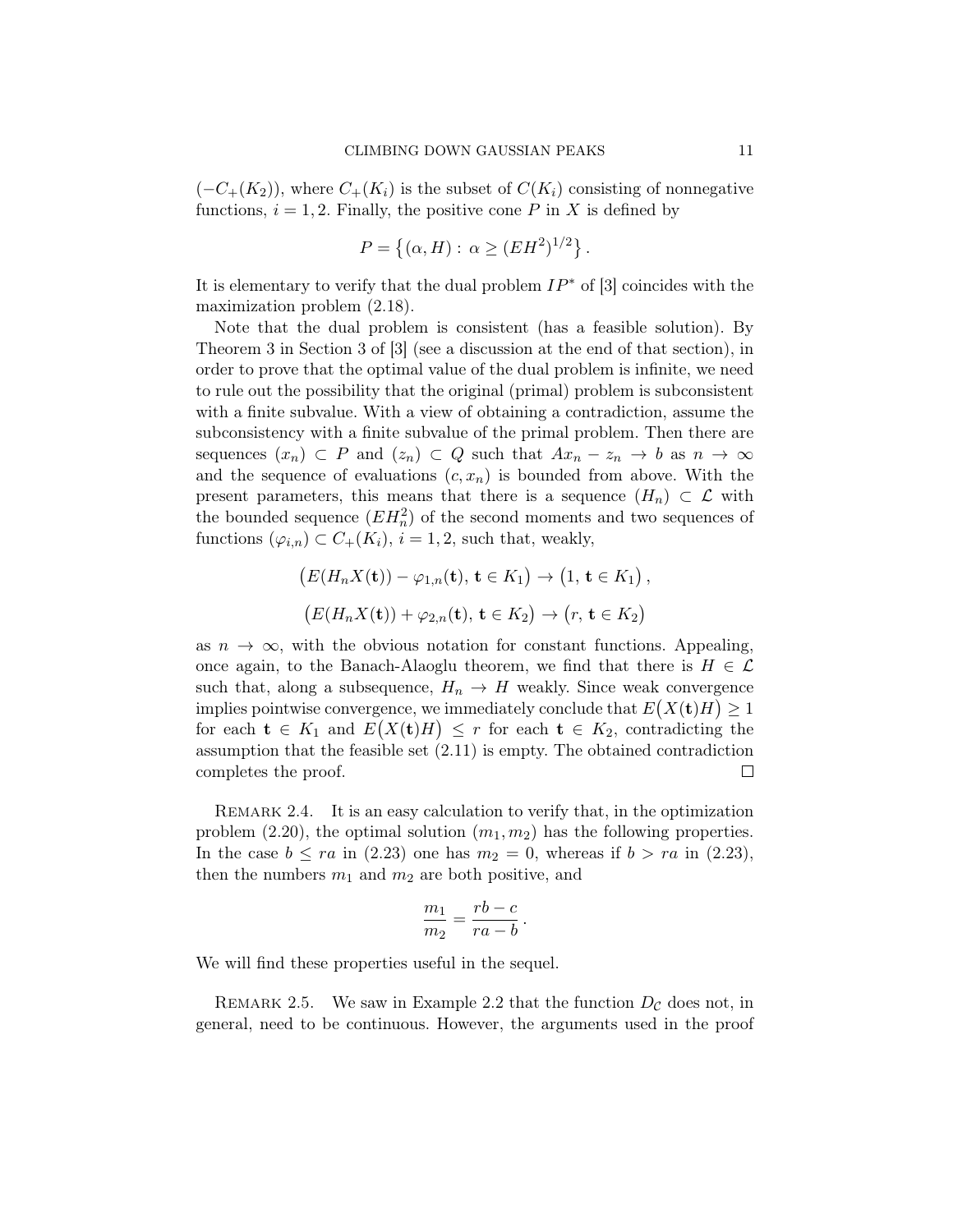of Theorem [2.3,](#page-5-2) together with the compactness in the product Hausdorff distance of the set  $\mathcal{C}$ , show that this function is always right continuous

For a fixed pair  $(K_1, K_2) \in \mathcal{C}$  even the absence of left continuity for the function  $D_{K_1,K_2}$  is, in a sense, an exception and not the rule. Left continuity is trivially true at any  $r_0$  for which the minimization problem  $(2.11)$  is infeasible. If that problem is feasible, and it remains feasible for some  $r < r_0$ , then the left continuity at  $r_0$  still holds. To see this, suppose  $r_n \uparrow r_0$  as  $n \to \infty$  is such that for some  $0 < \varepsilon < \infty$ 

<span id="page-11-0"></span>(2.24) 
$$
\lim_{n \to \infty} (D_{K_1, K_2}(r_n))^{1/2} = (D_{K_1, K_2}(r_0))^{1/2} + \varepsilon.
$$

Let  $H_n$  be optimal in [\(2.11\)](#page-4-0) for  $r_n$ ,  $n \geq 1$ , and H be optimal for  $r_0$ . Define  $\hat{H}_n = (H_n + H)/2$ . Then, for some sequence  $k_n \to \infty$ ,  $\hat{H}_n$  is feasible in [\(2.11\)](#page-4-0) for  $r_{k_n}$ , and

$$
(E\hat{H}_n^2)^{1/2} \le \left( \left( EH_n^2 \right)^{1/2} + \left( EH^2 \right)^{1/2} \right) / 2 \, .
$$

Letting  $n \to \infty$  we obtain

$$
\limsup_{n\to\infty} (E\hat{H}_n^2)^{1/2} \le (D_{K_1,K_2}(r_0))^{1/2} + \varepsilon/2,
$$

which contradicts  $(2.24)$ . Hence the left continuity at  $r_0$ .

Left continuity fails at a point  $r_0$  at which the minimization problem  $(2.11)$  is feasible, but becomes infeasible at any  $r < r_0$ . An easy modification of Example [2.2](#page-4-1) can be used to exhibit such a situation.

As long as one is not in the last situation described in the example, it follows from [\(2.13\)](#page-4-2) that

$$
\lim_{u \to \infty} \frac{1}{u^2} \log \Psi_{K_1, K_2}(u; r) = -\frac{1}{2} D_{K_1, K_2}(r) .
$$

In this connection there is a very natural interpretation of the structure of the representation [\(2.14\)](#page-5-1) of  $D_{K_1,K_2}(r)$ . Notice that

$$
\lim_{u \to \infty} \frac{1}{u^2} \log P\left(X(\mathbf{t}) > u \text{ for all } \mathbf{t} \in K_1\right)
$$

$$
= -\frac{1}{2} \left\{ \min_{\mu_1 \in M_1^+(K_1)} \int_{K_1} \int_{K_1} R_{\mathbf{X}}(\mathbf{t}_1, \mathbf{t}_2) \mu_1(d\mathbf{t}_1) \mu_1(d\mathbf{t}_2) \right\}^{-1}.
$$

This can be read off part (b) in Theorem [2.3,](#page-5-2) and it is also a simple extension of the results in [\[1\]](#page-31-2). Therefore, we can interpret the situation in which the first minimum in the right hand side of  $(2.14)$  is the smaller of the two minima,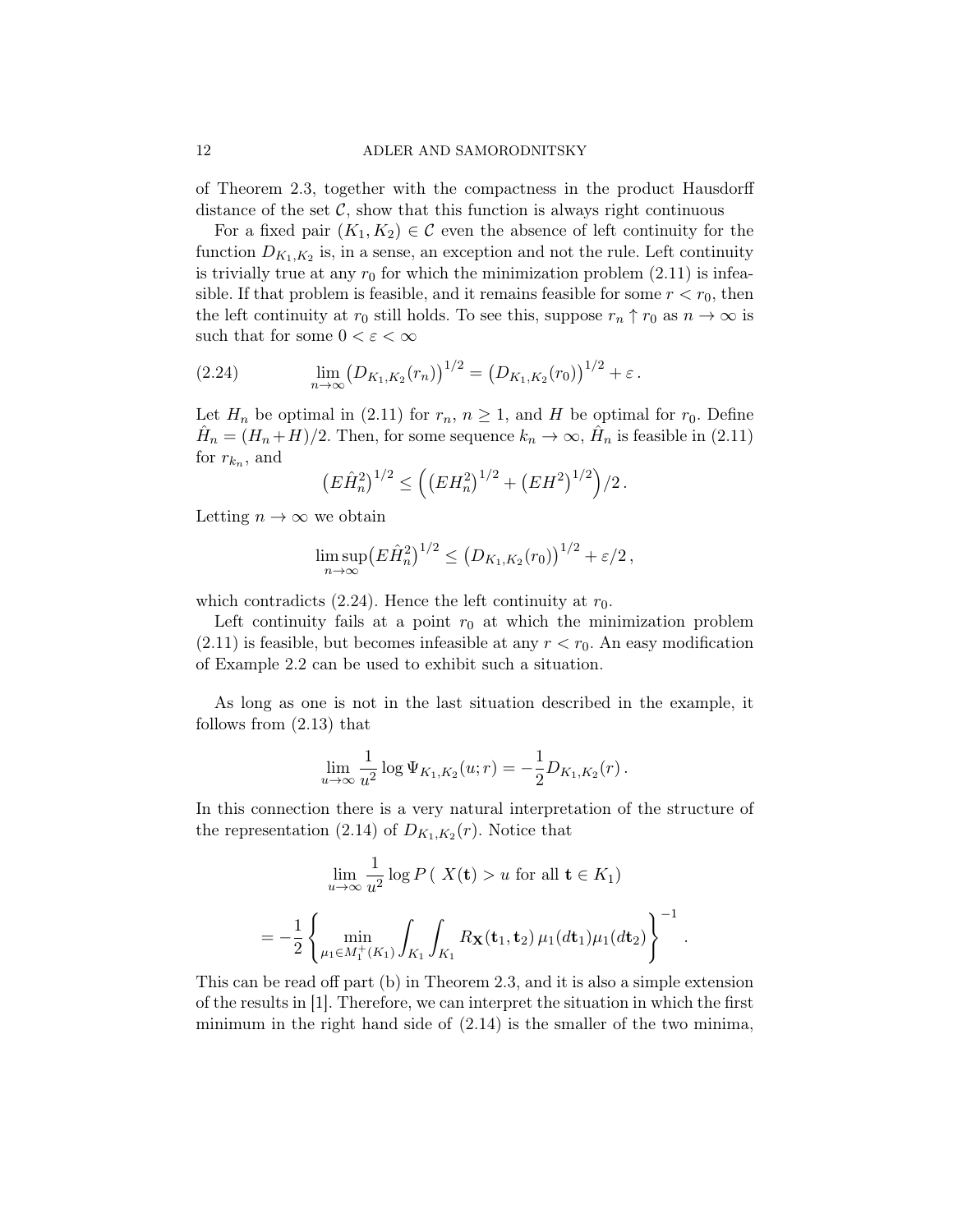as implying that the order of magnitude of the probability  $\Psi_{K_1,K_2}(u; r)$  is determined, at least at the logarithmic level, by the requirement that  $X(\mathbf{t}) >$ u for all  $t \in K_1$ . In this case, the requirement that  $X(t) < ru$  for all  $t \in K_2$ does not change the logarithmic behaviour of the probability. This is not be entirely unexpected since the normal random variables in the set  $K_2$  "prefer" not to take very large values.

On the other hand, if the correlations between the variables of the random field in the set  $K_1$  and those in the set  $K_2$  are sufficiently strong, it may happen that, once it is true that  $X(t) > u$  for each  $t \in K_1$ , the correlations will make it unlikely that we also have  $X(t) < ru$  for all  $t \in K_2$ . In that case the second minimum in the right hand side of [\(2.14\)](#page-5-1) will be the smaller of the two minima.

The discussion in Example [2.5](#page-10-0) also leads to the following conclusion of Theorem [2.1.](#page-2-1)

COROLLARY 2.6. Under the conditions of Theorem [2.1,](#page-2-1) suppose that there is  $(K_1^{(r)}$  $\binom{n}{1}, K_2^{(r)} \in \mathcal{C}$  such that

$$
D_{\mathcal{C}}(r)=D_{K_{1}^{(r)},K_{2}^{(r)}}(r)<\infty\,,
$$

and such that the optimization problem [\(2.11\)](#page-4-0) for the pair  $(K_1^{(r)})$  $T_1^{(r)}, K_2^{(r)}$ ) remains feasible in a neighborhood of r. Then

(2.25) 
$$
\lim_{u \to \infty} \frac{1}{u^2} \log \Psi_{\mathcal{C}}(u; r) = -\frac{1}{2} D_{\mathcal{C}}(r) .
$$

PROOF. It follows from Theorem [2.1](#page-2-1) that we only need to show that

(2.26) 
$$
\lim_{\tau \uparrow r} D_{\mathcal{C}}(\tau) = D_{\mathcal{C}}(r).
$$

However, by the assumption of feasibility, as  $\tau \uparrow r$ ,

<span id="page-12-0"></span>
$$
D_{\mathcal{C}}(\tau) \leq D_{K_1^{(r)}, K_2^{(r)}(\tau)} \to D_{K_1^{(r)}, K_2^{(r)}}(r) = D_{\mathcal{C}}(r) ,
$$

giving us the only non-trivial part of [\(2.26\)](#page-12-0).

It turns out that under certain assumptions, given that the event in [\(1.4\)](#page-1-2) occurs, the random field  $u^{-1}X$  converges in law, as  $u \to \infty$ , to a deterministic function on  $T$ , "the most likely shape of the field". This is described in the following result.

 $\Box$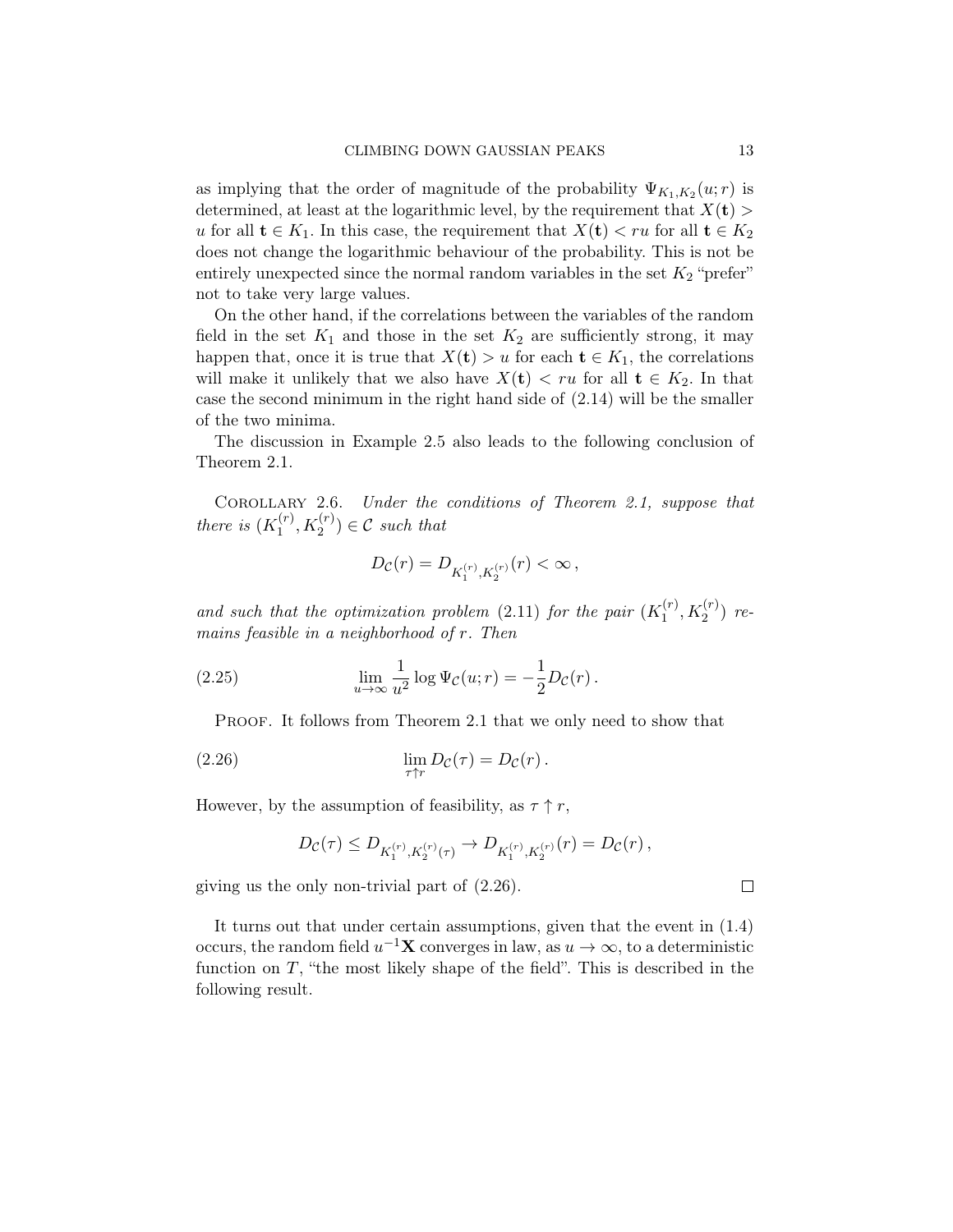<span id="page-13-2"></span>Theorem 2.7. Under the conditions of Theorem [2.1,](#page-2-1) suppose that there is a unique  $(K_1^{(r)}$  $\binom{n}{1}, K_2^{(r)} \in \mathcal{C}$  such that

<span id="page-13-1"></span>(2.27) 
$$
D_{\mathcal{C}}(r) = D_{K_1^{(r)}, K_2^{(r)}}(r) < \infty
$$

and such that the optimization problem [\(2.11\)](#page-4-0) for the pair  $(K_1^{(r)})$  $T_1^{(r)}, K_2^{(r)}$ ) remains feasible in a neighborhood of r. Then for any  $\varepsilon > 0$ ,

(2.28) 
$$
P\left(\sup_{\mathbf{t}\in T} \left|\frac{1}{u}X(\mathbf{t}) - x_{\mathcal{C}}(\mathbf{t})\right| \geq \varepsilon \middle| \text{ there is } (K_1, K_2) \in \mathcal{C} \text{ such that}
$$

$$
X(\mathbf{t}) > u \text{ for each } \mathbf{t} \in K_1 \text{ and } X(\mathbf{t}) < ru \text{ for each } \mathbf{t} \in K_2 \bigg) \to 0
$$

as  $u \to \infty$ . Here

$$
x_{\mathcal{C}}(\mathbf{t}) = E\left(X(\mathbf{t})H\big(K_1^{(r)}, K_2^{(r)}\big)\right), \, \mathbf{t} \in T\,,
$$

and  $H(K_1^{(r)}$  $\mathcal{H}_1^{(r)},\mathcal{K}_2^{(r)}$  is the unique minimizer in the optimization problem [\(2.11\)](#page-4-0) for the pair  $(K_1^{(r)}$  $X_1^{(r)}, K_2^{(r)}$ ).

PROOF. Using Theorem 3.4.5 in [\[5\]](#page-31-4), we see that

$$
\limsup_{u \to \infty} \frac{1}{u^2} \log P\left(\sup_{\mathbf{t} \in T} \left| \frac{1}{u} X(\mathbf{t}) - x_{\mathcal{C}}(\mathbf{t}) \right| \ge \varepsilon \text{ and there is } (K_1, K_2) \in \mathcal{C}
$$

such that  $X(\mathbf{t}) > u$  for each  $\mathbf{t} \in K_1$  and  $X(\mathbf{t}) < ru$  for each  $\mathbf{t} \in K_2$ 

$$
\leq -\frac{1}{2}D_{\mathcal{C}}(r;\varepsilon)\,,
$$

where

<span id="page-13-0"></span>(2.29) 
$$
D_{\mathcal{C}}(r;\varepsilon) = \inf \left\{ EH^2 : H \in \mathcal{L}, \sup_{\mathbf{t} \in T} |E(X(\mathbf{t})H) - x_{\mathcal{C}}(\mathbf{t})| \ge \varepsilon \right\}
$$

and for some  $(K_1, K_2) \in \mathcal{C}$ ,

$$
E(X(t)H) \ge 1 \text{ for each } t \in K_1 \text{ and } E(X(t)H) \le r \text{ for each } t \in K_2 \bigg\}.
$$

 $\overline{\phantom{0}}$ 

Therefore, the claim of the theorem will follow once we prove that  $D_{\mathcal{C}}(r; \varepsilon)$  $D_{\mathcal{C}}(r)$ . Indeed, suppose that the two minimal values coincide. Let  $H_{\varepsilon}$  be an optimal solution for the problem [\(2.29\)](#page-13-0). Since  $H(K_1^{(r)})$  $\binom{r}{1}, K_2^{(r)}$  is not feasible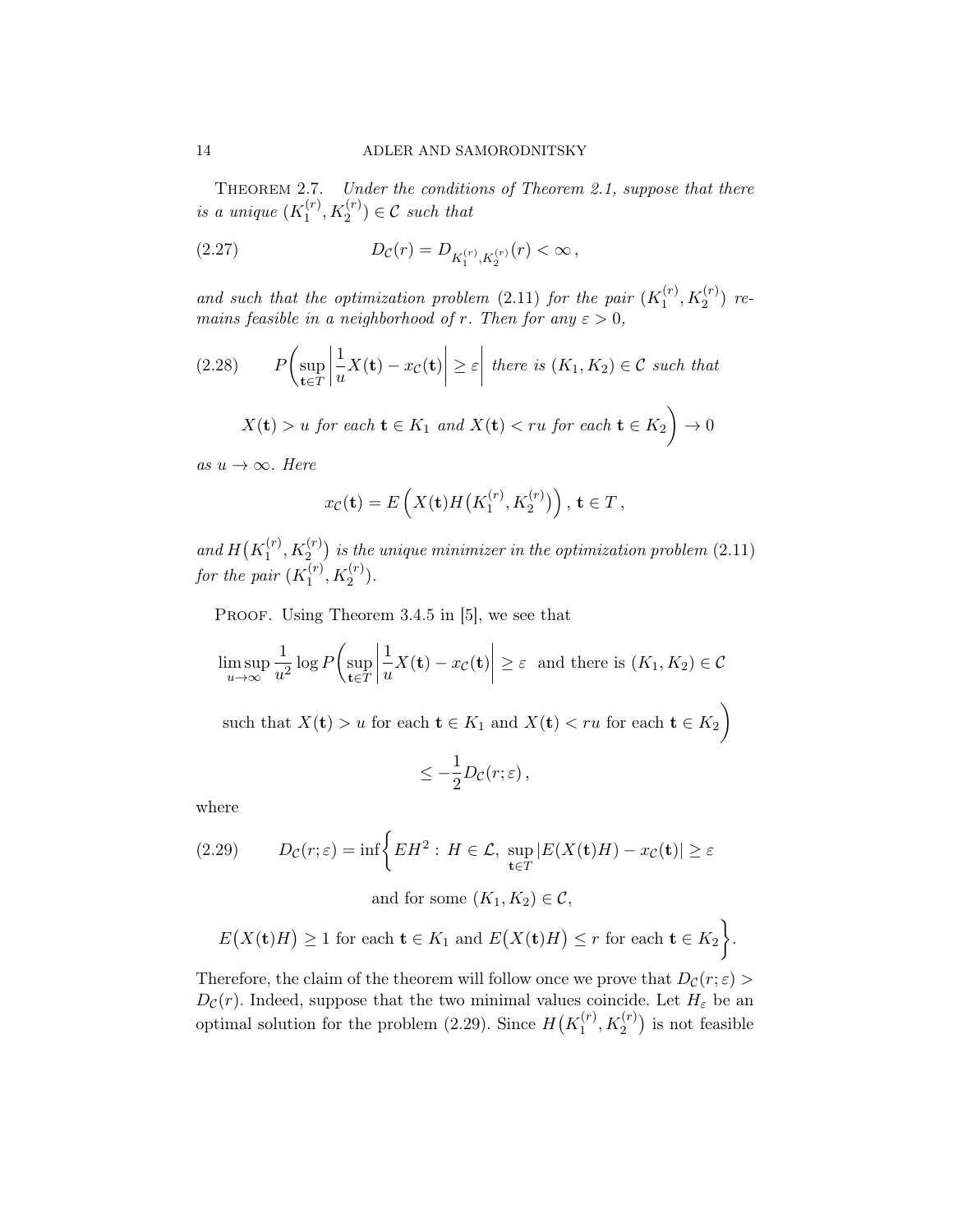for the latter problem, we know that  $H(K_1^{(r)})$  $H_1^{(r)}$ ,  $K_2^{(r)}$   $\neq H_{\varepsilon}$ , while the two elements have equal norms. Since  $H_{\varepsilon}$  is feasible for the problem [\(2.8\)](#page-3-2), because of the assumed uniqueness of the pair  $(K_1^{(r)})$  $\binom{(r)}{1}, K_2^{(r)}$  in  $(2.27)$ , it must also be feasible for the problem [\(2.11\)](#page-4-0) with this pair  $(K_1^{(r)})$  $1<sub>1</sub><sup>(r)</sup>, K<sub>2</sub><sup>(r)</sup>$ , hence optimal for that problem. This, however, contradicts the uniqueness property in part (a) of Theorem [2.3.](#page-5-2)  $\Box$ 

<span id="page-14-0"></span>3. Optimal measures. Theorem [2.3](#page-5-2) together with [\(2.12\)](#page-4-3) provide a way to understand the asymptotic behaviour of the probability in [\(2.7\)](#page-3-1). The problem of finding the two minima in the right hand side of [\(2.14\)](#page-5-1) is not always simple since it is often unclear how to find the optimal probability measure(s) in these optimization problems. In this section we provide some results that are helpful for this task.

We start with the first minimization problem on the right hand side of [\(2.14\)](#page-5-1). In this case we can provide necessary and sufficient condition for a probability measure to be optimal.

<span id="page-14-1"></span>THEOREM 3.1. A probability measure  $\mu \in M_1^+(K_1)$  is optimal in the minimization problem

$$
\min_{\mu \in M_1^+(K_1)} \int_{K_1} \int_{K_1} R_{\mathbf{X}}(\mathbf{t}_1, \mathbf{t}_2) \, \mu(d\mathbf{t}_1) \mu(d\mathbf{t}_2)
$$

if and only if

$$
\int_{K_1} \int_{K_1} R_{\mathbf{X}}(\mathbf{t}_1, \mathbf{t}_2) \, \mu(d\mathbf{t}_1) \mu(d\mathbf{t}_2) = \min_{\mathbf{t}_2 \in K_1} \int_{K_1} R_{\mathbf{X}}(\mathbf{t}_1, \mathbf{t}_2) \, \mu(d\mathbf{t}_1) \, .
$$

This theorem can be proved in the same manner as part (ii) of Theorem 4.3 in [\[1\]](#page-31-2), so we do not repeat the argument.

Next, observe that if the constraint [\(2.15\)](#page-5-0) in the second minimization problem in [\(2.14\)](#page-5-1) holds with equality, then

$$
\int_{K_1} \int_{K_1} R_{\mathbf{X}}(\mathbf{t}_1, \mathbf{t}_2) \,\mu_1(d\mathbf{t}_1)\mu_1(d\mathbf{t}_2) = \frac{A_{K_1, K_2}(\mu_1, \mu_2)}{B_{K_1, K_2}(\mu_1, \mu_2; r)},
$$

so it is of particular interest to consider optimality of  $\mu_1 \in M_1^+(K_1)$  and  $\mu_2 \in$  $M_1^+(K_2)$  for the second minimization problem in [\(2.14\)](#page-5-1) when the inequality in [\(2.15\)](#page-5-0) is strict. It turns out that we can shed some light on this question in an important special case, when one of the sets  $K_1$  or  $K_2$  is a singleton. For the purpose of this discussion we will assume that the set  $K_2$  is a singleton.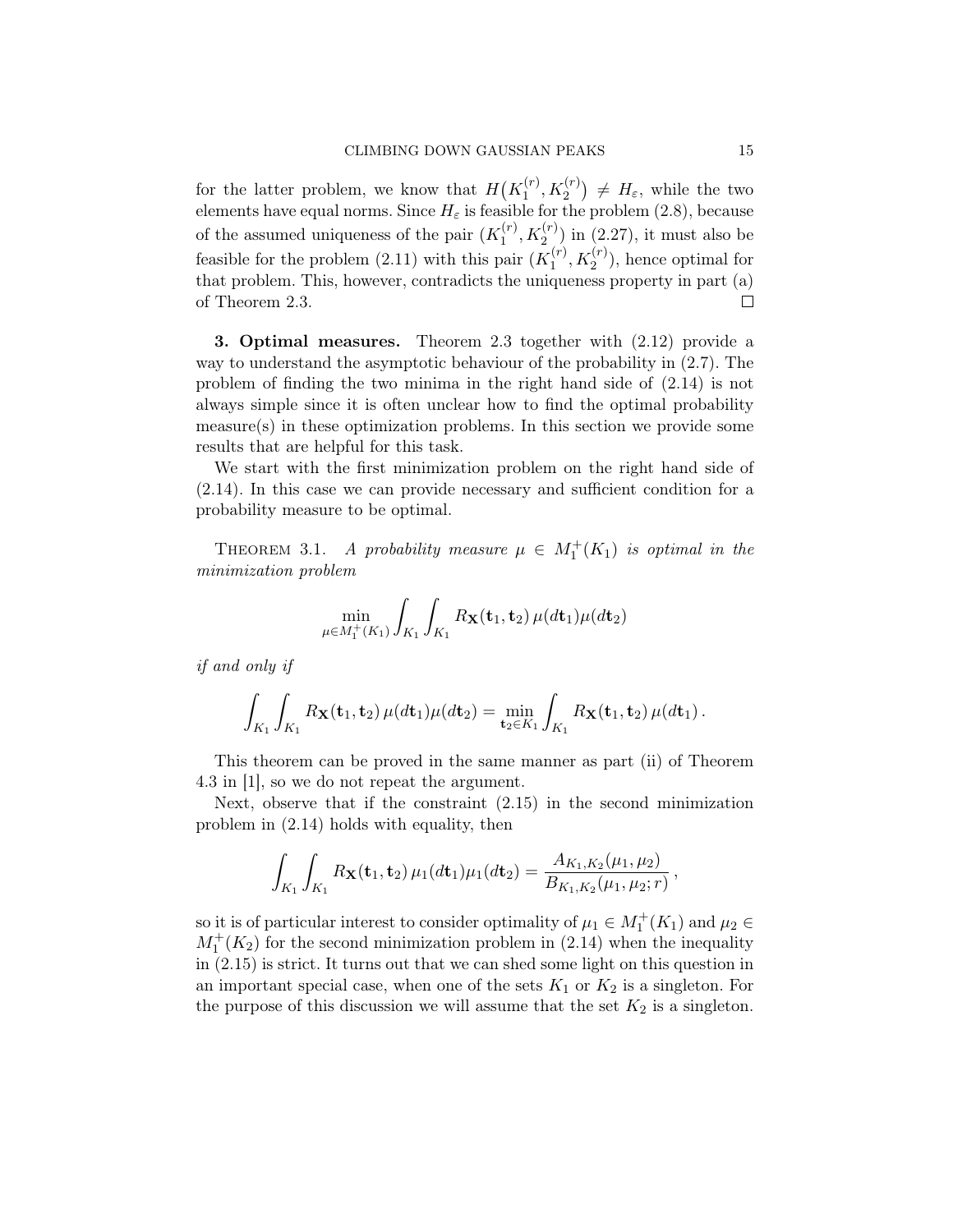Let, therefore,  $K_2 = {\bf{b}}$ , for some  $\mathbf{b} \in \mathbb{R}^d$  such that  $\text{Var}(X(\mathbf{b})) > 0$ . In that case the second optimization problem in [\(2.14\)](#page-5-1) turns out to be of the form

<span id="page-15-0"></span>(3.30) 
$$
\min_{\mu \in M_1^+(K_1)} \frac{\int_{K_1} \int_{K_1} R_{\mathbf{X}}^{(1)}(\mathbf{t}_1, \mathbf{t}_2) \mu(d\mathbf{t}_1) \mu(d\mathbf{t}_2)}{\int_{K_1} \int_{K_1} R_{\mathbf{X}}^{(2)}(\mathbf{t}_1, \mathbf{t}_2) \mu(d\mathbf{t}_1) \mu(d\mathbf{t}_2)}
$$

subject to

(3.31) 
$$
\int_{K_1} R_{\mathbf{X}}(\mathbf{t}, \mathbf{b}) \,\mu(d\mathbf{t}) \ge r \int_{K_1} R_{\mathbf{X}}(\mathbf{t}_1, \mathbf{t}_2) \,\mu(d\mathbf{t}_1) \mu(d\mathbf{t}_2),
$$

where

<span id="page-15-1"></span>
$$
R_{\mathbf{X}}^{(1)}(\mathbf{t}_1, \mathbf{t}_2) = R_{\mathbf{X}}(\mathbf{t}_1, \mathbf{t}_2) R_{\mathbf{X}}(\mathbf{b}, \mathbf{b}) - R_{\mathbf{X}}(\mathbf{t}_1, \mathbf{b}) R_{\mathbf{X}}(\mathbf{t}_2, \mathbf{b})
$$

and

$$
R_{\mathbf{X}}^{(2)}(\mathbf{t}_1,\mathbf{t}_2)=r^2R_{\mathbf{X}}(\mathbf{t}_1,\mathbf{t}_2)-r(R_{\mathbf{X}}(\mathbf{t}_1,\mathbf{b})+R_{\mathbf{X}}(\mathbf{t}_2,\mathbf{b}))+R_{\mathbf{X}}(\mathbf{b},\mathbf{b}).
$$

Notice that both  $R_{\mathbf{X}}^{(1)}$  and  $R_{\mathbf{X}}^{(2)}$  are nonnegative definite, i.e. legitimate covariance functions on T. In fact, up to the positive factor  $R_X(b, b)$ , the function  $R_{\mathbf{X}}^{(1)}$  is the conditional covariance function of the random field **X** given  $X(\mathbf{b})$ , while  $R_{\mathbf{X}}^{(2)}$  is the covariance function of the random field

$$
Y(\mathbf{t}) = rX(\mathbf{t}) - X(\mathbf{b}), \mathbf{t} \in T.
$$

This problem is a generalization of the first optimization problem in [\(2.14\)](#page-5-1), with the optimization of a single integral of a covariance function replaced by the optimization of a ratio of the integrals of two covariance functions.

The following result presents necessary conditions for optimality in the optimization problem [\(3.30\)](#page-15-0) of a measure for which the constraint [\(3.31\)](#page-15-1) is satisfied as a strict inequality. Note that the validity of the theorem does not depend on particular forms for  $R_{\mathbf{X}}^{(1)}$  and  $R_{\mathbf{X}}^{(2)}$ . Observe that the nonnegative definiteness of  $R_{\mathbf{X}}^{(1)}$  and  $R_{\mathbf{X}}^{(2)}$  means that both the numerator and the denominator in [\(3.30\)](#page-15-0) are nonnegative. If the denominator vanishes at an optimal measure, then the numerator must vanish as well (and the ratio is then determined via a limiting procedure). In the theorem we assume that the denominator does not vanish.

<span id="page-15-2"></span>THEOREM 3.2. Let  $\mu \in M_1^+(K_1)$  be such that [\(3.31\)](#page-15-1) holds as a strict inequality. Let  $\mu$  be optimal in the optimization problem  $(3.30)$  and

$$
\int_{K_1} \int_{K_1} R_{\mathbf{X}}^{(2)}(\mathbf{t}_1, \mathbf{t}_2) \, \mu(d\mathbf{t}_1) \mu(d\mathbf{t}_2) > 0 \, .
$$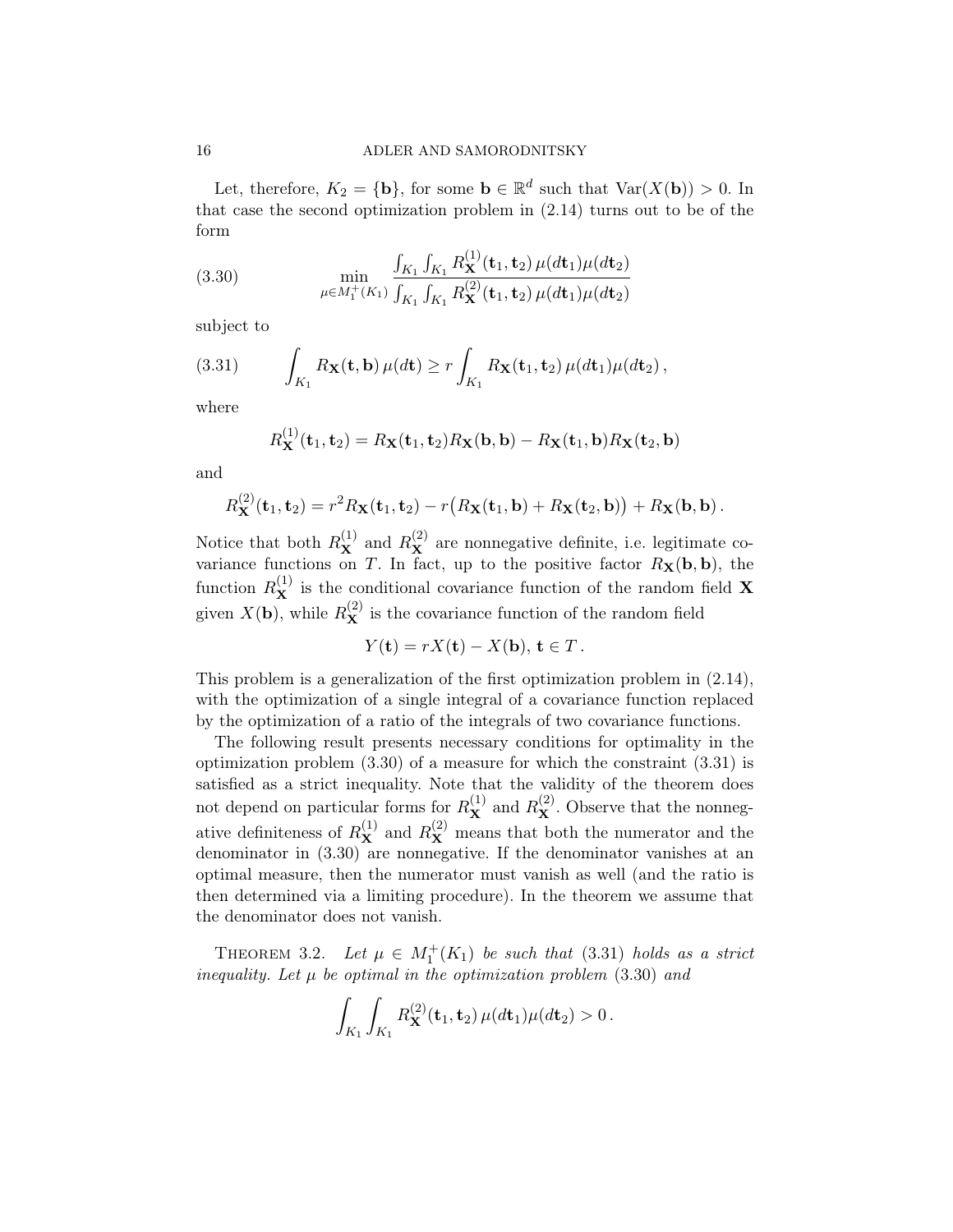Then

<span id="page-16-0"></span>(3.32) 
$$
\int_{K_1} R_{\mathbf{X}}^{(1)}(\mathbf{t}_1, \mathbf{t}) \, \mu(d\mathbf{t}_1) \int_{K_1} \int_{K_1} R_{\mathbf{X}}^{(2)}(\mathbf{t}_1, \mathbf{t}_2) \, \mu(d\mathbf{t}_1) \mu(d\mathbf{t}_2) \, d\xi
$$

$$
\geq \int_{K_1} R_{\mathbf{X}}^{(2)}(\mathbf{t}_1, \mathbf{t}) \, \mu(d\mathbf{t}_1) \int_{K_1} \int_{K_1} R_{\mathbf{X}}^{(1)}(\mathbf{t}_1, \mathbf{t}_2) \, \mu(d\mathbf{t}_1) \mu(d\mathbf{t}_2)
$$

for every  $\mathbf{t} \in K_1$ . Moreover, [\(3.32\)](#page-16-0) holds as as equality  $\mu$ -almost everywhere.

PROOF. Let

$$
\Psi(\eta) = \frac{\int_{K_1} \int_{K_1} R_{\mathbf{X}}^{(1)}(\mathbf{t}_1, \mathbf{t}_2) \eta(d\mathbf{t}_1) \eta(d\mathbf{t}_2)}{\int_{K_1} \int_{K_1} R_{\mathbf{X}}^{(2)}(\mathbf{t}_1, \mathbf{t}_2) \eta(d\mathbf{t}_1) \eta(d\mathbf{t}_2)}
$$

for those  $\eta \in M(K_1)$ , the space of finite signed measures on  $K_1$  for which the denominator does not vanish. It is elementary to check that  $\Psi$  is Fréchet differentiable at every such point, in particular at the optimal  $\mu$  in the theorem. Its Fréchet derivative at  $\mu$  is given by

$$
D\Psi(\mu)[\eta] = \frac{2}{\left(\int_{K_1} \int_{K_1} R_{\mathbf{X}}^{(2)}(\mathbf{t}_1, \mathbf{t}_2) \mu(d\mathbf{t}_1) \mu(d\mathbf{t}_2)\right)^2}
$$

$$
\left(\int_{K_1} \int_{K_1} R_{\mathbf{X}}^{(2)}(\mathbf{t}_1, \mathbf{t}_2) \mu(d\mathbf{t}_1) \mu(d\mathbf{t}_2) \int_{K_1} \int_{K_1} R_{\mathbf{X}}^{(1)}(\mathbf{t}_1, \mathbf{t}_2) \mu(d\mathbf{t}_1) \eta(d\mathbf{t}_2)\right)
$$

$$
-\int_{K_1} \int_{K_1} R_{\mathbf{X}}^{(1)}(\mathbf{t}_1, \mathbf{t}_2) \mu(d\mathbf{t}_1) \mu(d\mathbf{t}_2) \int_{K_1} \int_{K_1} R_{\mathbf{X}}^{(2)}(\mathbf{t}_1, \mathbf{t}_2) \mu(d\mathbf{t}_1) \eta(d\mathbf{t}_2)\right)
$$

for  $\eta \in M(K_1)$ . We view the problem [\(3.30\)](#page-15-0) as the minimization prob-lem (2.1) in [\[8\]](#page-31-8). In our case the set A coincides with the cone  $M_1^+(K_1)$ of probability measures, the set C is the negative half-line  $(-\infty, 0]$ , and  $H: M(K_1) \to \mathbb{R}$  is given by

$$
H(\eta) = r \int_{K_1} \int_{K_1} R_{\mathbf{X}}(\mathbf{t}_1, \mathbf{t}_2) \, \eta(d\mathbf{t}_1) \eta(d\mathbf{t}_2) - \int_{K_1} R_{\mathbf{X}}(\mathbf{t}, \mathbf{b}) \, \eta(d\mathbf{t}).
$$

This function is also easily seen to be Fréchet differentiable at  $\mu$ , and

$$
DH(\mu)[\eta] = 2r \int_{K_1} \int_{K_1} R_{\mathbf{X}}(\mathbf{t}_1, \mathbf{t}_2) \, \mu(d\mathbf{t}_1) \eta(d\mathbf{t}_2) - \int_{K_1} R_{\mathbf{X}}(\mathbf{t}, \mathbf{b}) \, \eta(d\mathbf{t})
$$

for  $\eta \in M(K_1)$ . Finally, the fact that [\(3.31\)](#page-15-1) holds as a strict inequality implies that the measure  $\mu$  is regular according to Definition 2.1 in [\[8\]](#page-31-8).

The claim [\(3.32\)](#page-16-0) now follows from Theorem 3.1 in [\[8\]](#page-31-8).

 $\Box$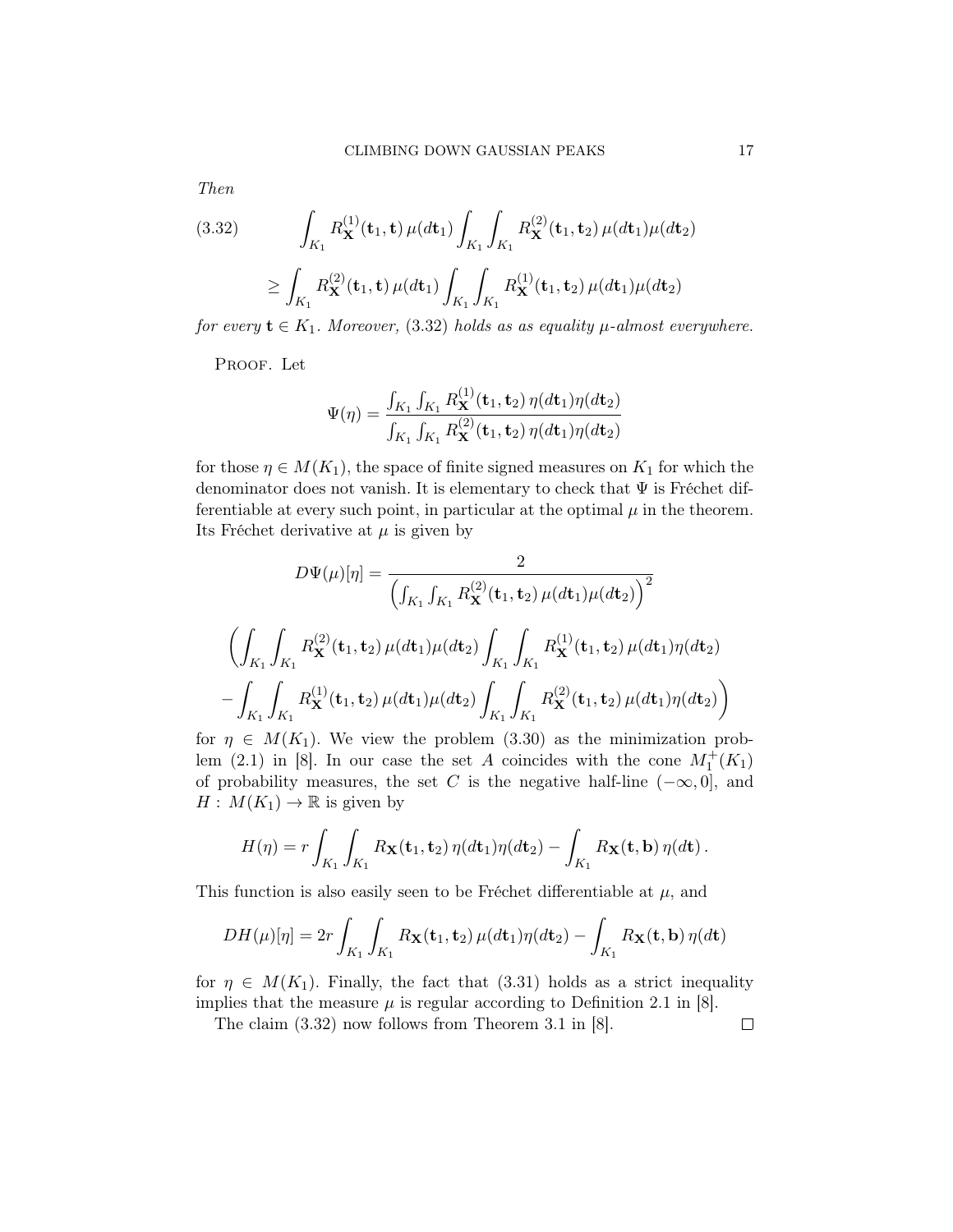If, for example, the covariance function  $R_{\mathbf{X}}^{(2)}$  is strictly positive on  $K_1$ , then an alternative way of writing the conclusion of Theorem [3.2](#page-15-2) is

$$
\frac{\int_{K_1} R_{\mathbf{X}}^{(1)}(\mathbf{t}_1, \mathbf{t}) \,\mu(dt_1)}{\int_{K_1} R_{\mathbf{X}}^{(2)}(\mathbf{t}_1, \mathbf{t}) \,\mu(dt_1)} \ge \frac{\int_{K_1} \int_{K_1} R_{\mathbf{X}}^{(1)}(\mathbf{t}_1, \mathbf{t}_2) \,\mu(dt_1) \mu(dt_2)}{\int_{K_1} \int_{K_1} R_{\mathbf{X}}^{(2)}(\mathbf{t}_1, \mathbf{t}_2) \,\mu(dt_1) \mu(dt_2)}
$$

for every  $t \in K_1$ , with equality for  $\mu$ -almost every t. This is a condition of the same nature as the condition in Theorem [3.1.](#page-14-1) The convexity of the double integral as a function of the measure  $\mu$  in the optimization problem in Theorem [3.1](#page-14-1) makes the necessary condition for optimality also sufficient. This convexity is lost in Theorem [3.2,](#page-15-2) and it is not clear at the moment when the necessary condition in that theorem is also sufficient.

We conclude this section with an explicit computation of the limiting shape  $x_c$  in Theorem [2.7](#page-13-2) in terms of the optimal measures in the dual problem. We restrict ourselves to the case where the optimal pair  $(K_1^{(r)})$  $j_1^{(r)}, K_2^{(r)})$  is such that  $K_2^{(r)}$  $i_2^{(r)}$  is a singleton. This would always be the case, of course, if we considered a family C consisting of a single pair of sets,  $(K_1, K_2)$ , with  $K_2$  a singleton, to start with.

<span id="page-17-0"></span>Theorem 3.3. Under the conditions of Theorem [2.7,](#page-13-2) assume that the set  $K_2^{(r)} = {\bf{b}}$  is a singleton. Let  $\mu^{(r)} \in M_1^+(K_1)$  be the optimal measure in the optimization problem [\(2.14\)](#page-5-1) for the pair  $(K_1^{(r)})$  $I_1^{(r)}, K_2^{(r)}$ ). Then

(3.33) 
$$
x_{\mathcal{C}}(\mathbf{t}) = D_{\mathcal{C}}(r) \int_{K_1} R_{\mathbf{X}}(\mathbf{t}, \mathbf{t}_1) \,\mu^{(r)}(d\mathbf{t}_1), \,\mathbf{t} \in T,
$$

if the first minimum in [\(2.14\)](#page-5-1) does not exceed the second minimum, and

(3.34) 
$$
x_{\mathcal{C}}(\mathbf{t}) = a(\mu^{(r)}) \left[ \int_{K_1} R_{\mathbf{X}}(\mathbf{t}, \mathbf{t}_1) \, \mu^{(r)}(d\mathbf{t}_1) - b(\mu^{(r)}) R_{\mathbf{X}}(\mathbf{t}, \mathbf{b}) \right], \, \mathbf{t} \in T
$$

<span id="page-17-2"></span>if the first minimum in  $(2.14)$  is larger than the second minimum. Here  $(3.35)$  $(\mu^{(r)}) =$ 

$$
\frac{R_{\mathbf{X}}(\mathbf{b},\mathbf{b}) - r \int_{K_1} R_{\mathbf{X}}(\mathbf{t}_1,\mathbf{b}) \mu^{(r)}(d\mathbf{t}_1)}{R_{\mathbf{X}}(\mathbf{b},\mathbf{b}) \int_{K_1} \int_{K_1} R_{\mathbf{X}}(\mathbf{t}_1,\mathbf{t}_2) \mu^{(r)}(d\mathbf{t}_1) \mu^{(r)}(d\mathbf{t}_2) - \left(\int_{K_1} R_{\mathbf{X}}(\mathbf{t}_1,\mathbf{b}) \mu^{(r)}(d\mathbf{t}_1)\right)^2}
$$
  
and

.

<span id="page-17-1"></span>(3.36)  

$$
b(\mu^{(r)}) =
$$

$$
\frac{r \int_{K_1} \int_{K_1} R_{\mathbf{X}}(\mathbf{t}_1, \mathbf{t}_2) \mu^{(r)}(d\mathbf{t}_1) \mu^{(r)}(d\mathbf{t}_2) - \int_{K_1} R_{\mathbf{X}}(\mathbf{t}_1, \mathbf{b}) \mu^{(r)}(d\mathbf{t}_1)}{r \int_{K_1} R_{\mathbf{X}}(\mathbf{t}_1, \mathbf{b}) \mu^{(r)}(d\mathbf{t}_1) - R_{\mathbf{X}}(\mathbf{b}, \mathbf{b})}
$$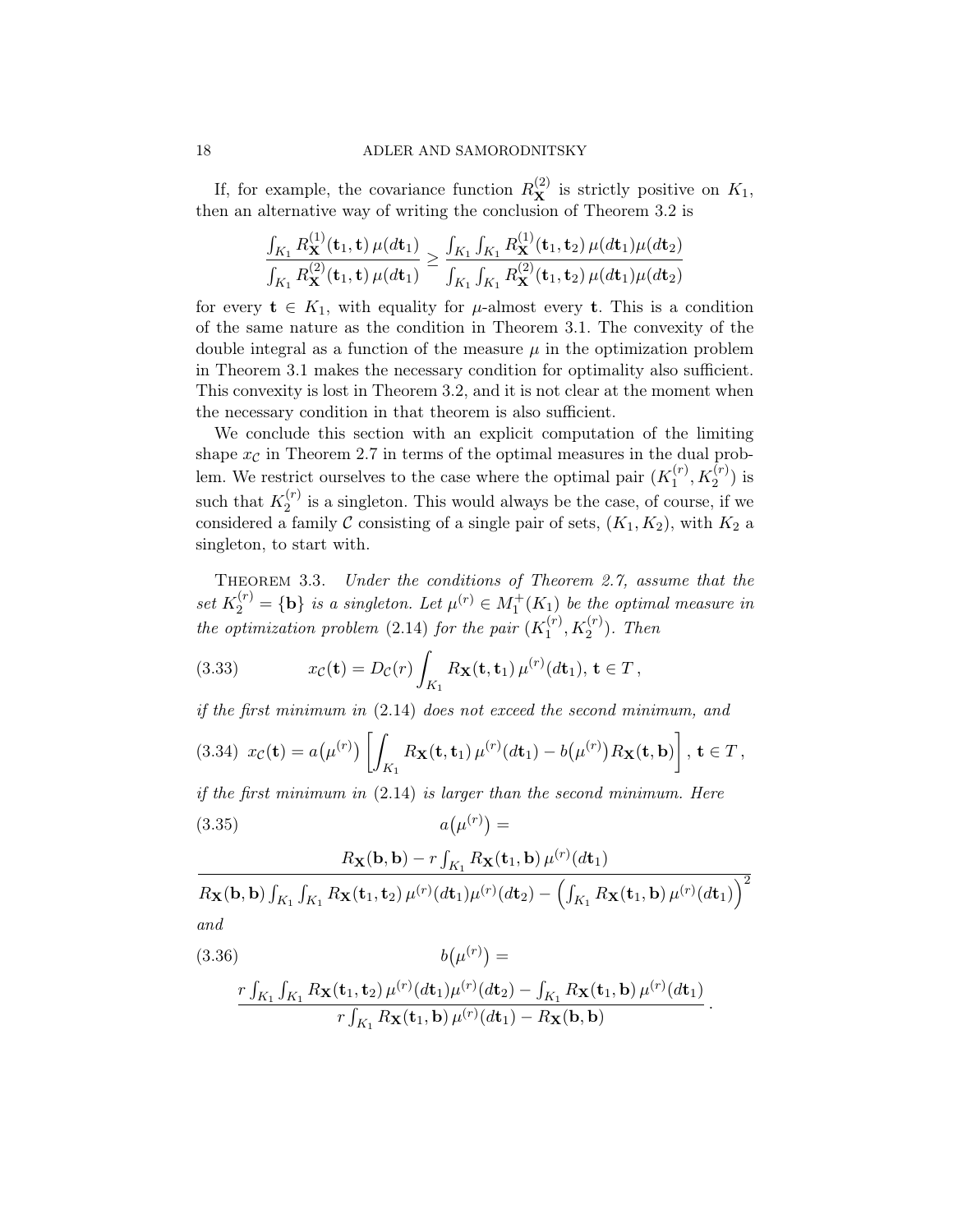REMARK 3.4. Notice that, since the set  $K_2 = {\bf{b}}$  is a singleton, only a measure in  $M_1^+(K_1)$  is a variable over which one can optimize, as  $M_1^+(K_2)$ consists of a single measure, the point mass at b. Notice also that we are using the same name,  $\mu^{(r)}$ , for the optimal measure throughout Theorem [3.3](#page-17-0) for notational convenience only, because in the two different cases considered in the theorem, it referes to optimal solutions to two different problems.

PROOF OF THEOREM [3.3.](#page-17-0) By Theorem [2.7](#page-13-2) all we need to do is to prove the following representations of the unique minimizer  $H(K_1^{(r)})$  $\binom{r}{1}, K_2^{(r)}$  in the optimization problem [\(2.11\)](#page-4-0) for the pair  $(K_1^{(r)})$  $1^{(r)}$ ,  $K_2^{(r)}$ ). If the first minimum in [\(2.14\)](#page-5-1) does not exceed the second minimum, then

<span id="page-18-1"></span>(3.37) 
$$
H(K_1^{(r)}, K_2^{(r)}) = D_{\mathcal{C}}(r) \int_{K_1} X(\mathbf{t}_1) \,\mu^{(r)}(d\mathbf{t}_1),
$$

and, if the first minimum in [\(2.14\)](#page-5-1) is larger than the second minimum, then

(3.38) 
$$
H(K_1^{(r)}, K_2^{(r)}) = a(\mu^{(r)}) \left[ \int_{K_1} X(\mathbf{t}_1) \, \mu^{(r)}(d\mathbf{t}_1) - b(\mu^{(r)}) X(\mathbf{b}) \right].
$$

We start by observing that, under the assumptions of Theorem [2.7,](#page-13-2) the feasible set in the optimization problem [\(2.11\)](#page-4-0) for the pair  $(K_1^{(r)})$  $_1^{(r)}, K_2^{(r)}$  has an interior point. Therefore, Theorem 1 (p. 224) in [\[7\]](#page-31-6) applies. It follows that the vector  $H(K_1^{(r)})$  $\binom{r}{1}, K_2^{(r)}$  solves the inner minimization problem in  $(2.17)$ when we use

$$
\mu_1 = m_1 \mu^{(r)}, \quad \mu_2 = m_2 \delta_{\mathbf{b}},
$$

where  $m_1$  and  $m_2$  are nonnegative numbers solving the optimization problem  $(2.20)$  corresponding to the measures  $\mu^{(r)}$  and  $\delta_{\mathbf{b}}$ . It follows immediately that  $H(K_1^{(r)}$  $\binom{(r)}{1}, K_2^{(r)}$  must be of the form

<span id="page-18-0"></span>(3.39) 
$$
H(K_1^{(r)}, K_2^{(r)}) = a \left[ m_1 \int_{K_1} X(\mathbf{t}_1) \, \mu^{(r)}(d\mathbf{t}_1) - m_2 X(\mathbf{b}) \right]
$$

for some  $a \geq 0$ .

We now consider separately the two cases of the theorem. Suppose first that the first minimum in [\(2.14\)](#page-5-1) does not exceed the second minimum. In that case we have  $m_2 = 0$  above, see Remark [2.4.](#page-10-1) According to that remark, this happens when

<span id="page-18-2"></span>
$$
(3.40) \quad \int_{K_1} R_{\mathbf{X}}(\mathbf{t}_1, \mathbf{b}) \,\mu^{(r)}(d\mathbf{t}_1) \leq r \int_{K_1} \int_{K_1} R_{\mathbf{X}}(\mathbf{t}_1, \mathbf{t}_2) \,\mu^{(r)}(d\mathbf{t}_1) \mu^{(r)}(d\mathbf{t}_2).
$$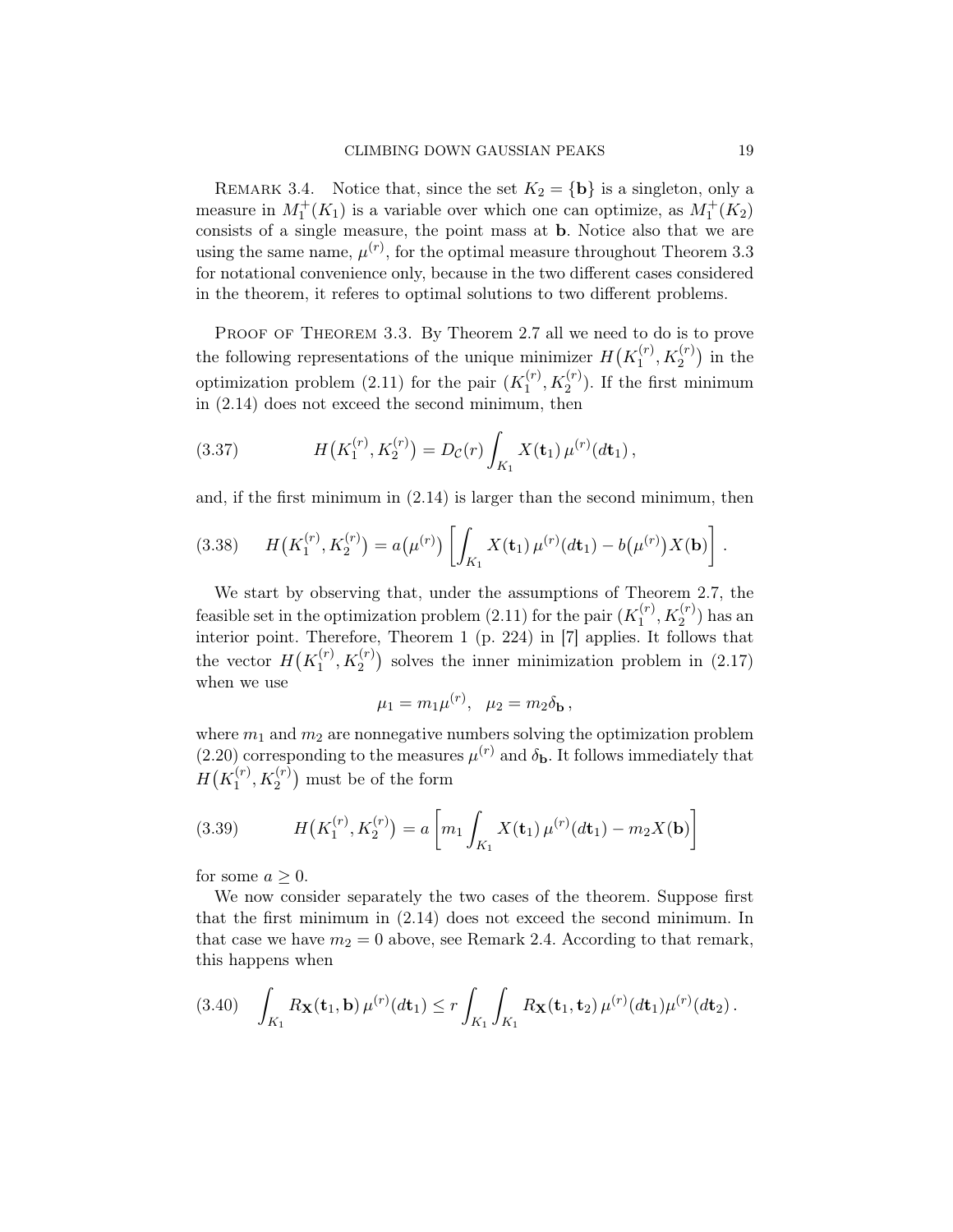We combine, in this case, a and  $m_1$  in [\(3.39\)](#page-18-0) into a single nonnegative constant, which we still denote by a. We then consider vectors of the form

<span id="page-19-1"></span>(3.41) 
$$
H(K_1^{(r)}, K_2^{(r)}) = a \int_{K_1} X(\mathbf{t}_1) \,\mu^{(r)}(d\mathbf{t}_1)
$$

as candidates for the optimal solution in [\(2.11\)](#page-4-0). The statement [\(3.37\)](#page-18-1) will follow once we show that  $a = D_{\mathcal{C}}(r)$  is the optimal value of a. By Theorem [2.3,](#page-5-2) we need to show that the optimal value of  $\alpha$  is

<span id="page-19-0"></span>(3.42) 
$$
a = \left( \int_{K_1} \int_{K_1} R_{\mathbf{X}}(\mathbf{t}_1, \mathbf{t}_2) \, \mu^{(r)}(d\mathbf{t}_1) \mu^{(r)}(d\mathbf{t}_2), \right)^{-1}.
$$

The first step is to check that using a given by  $(3.42)$  in  $(3.41)$  leads to a feasible solution to the problem [\(2.11\)](#page-4-0). Indeed, the fact that the constraints of the type " $\geq$ " in that problem are satisfied follows from the optimality of the measure  $\mu^{(r)}$  and Theorem [3.1.](#page-14-1) The fact that the constraint of the type " $\leq$ " in that problem is satisfied follows from [\(3.40\)](#page-18-2). This establishes the feasibility of the solution. Its optimality now follows from the fact that using a given by [\(3.42\)](#page-19-0) in [\(3.41\)](#page-19-1) leads to a feasible solution whose second moment is equal to the optimal value  $D_{\mathcal{C}}(r)$ .

Suppose now that the first minimum in [\(2.14\)](#page-5-1) is larger than the second minimum. According to Remark [2.4](#page-10-1) this happens when [\(3.40\)](#page-18-2) fails and, further, we have

$$
\frac{m_1}{m_2} = \left( b(\mu^{(r)}) \right)^{-1},
$$

where  $b(\mu^{(r)})$  is defined in [\(3.36\)](#page-17-1). Combining, once again, a and  $m_1$  in [\(3.39\)](#page-18-0) into a single nonnegative constant, which is still denoted by  $a$ , we consider vectors of the form

<span id="page-19-2"></span>(3.43) 
$$
H(K_1^{(r)}, K_2^{(r)}) = a \left[ \int_{K_1} X(\mathbf{t}_1) \, \mu^{(r)}(d\mathbf{t}_1) - b(\mu^{(r)}) X(\mathbf{b}) \right]
$$

as candidates for the optimal solution in [\(2.11\)](#page-4-0). The proof will be complete once we show that the value of  $a = a(\mu^{(r)})$  given in [\(3.35\)](#page-17-2) is the optimal value of a.

Notice that for vectors of the form  $(3.43)$ , the optimal value of a solves the optimization problem

<span id="page-19-3"></span>
$$
\min_{a \ge 0} a
$$
\n
$$
(3.44)
$$
\nsubject to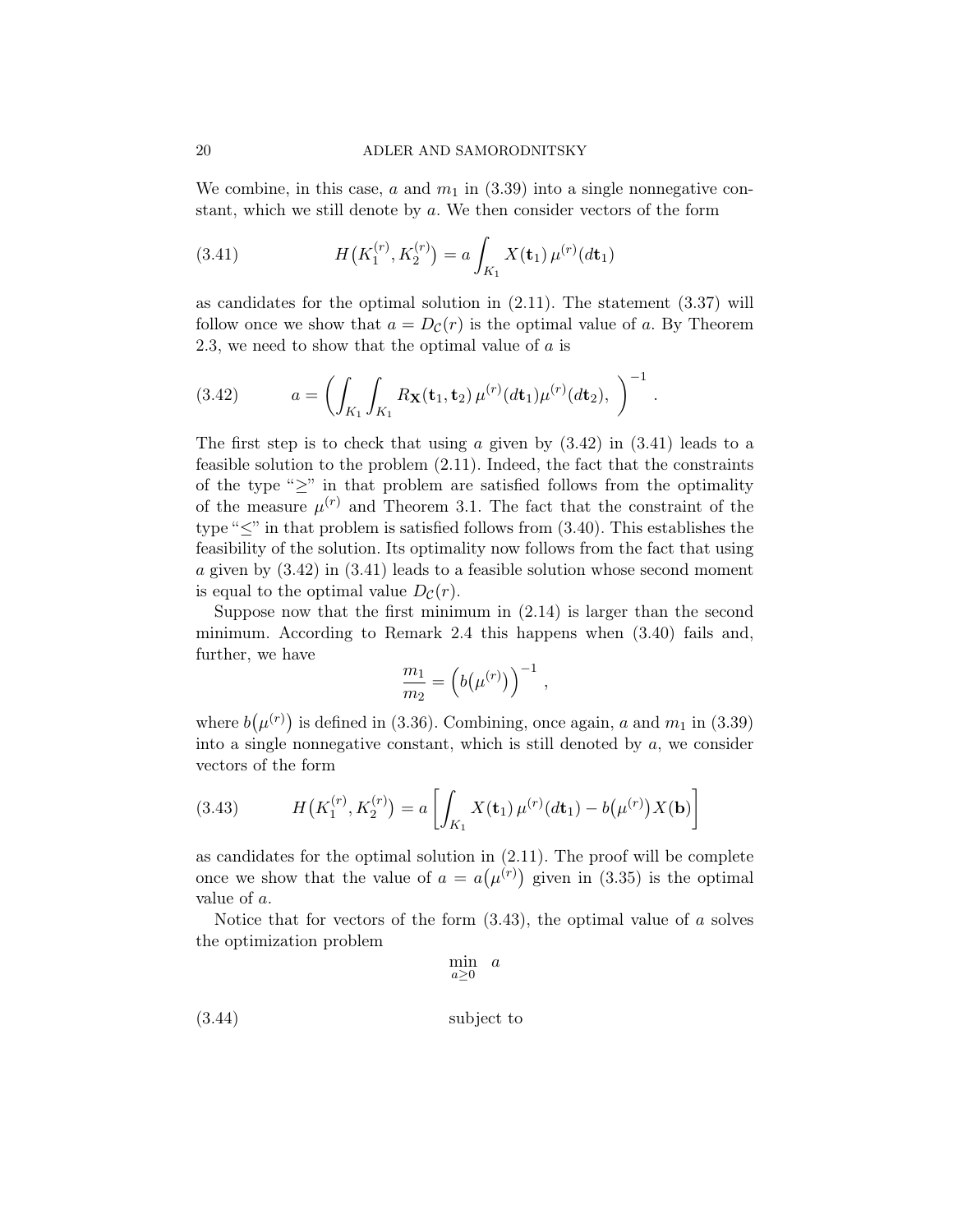$$
a\left[\int_{K_1} R_{\mathbf{X}}(\mathbf{t}, \mathbf{t}_1) \,\mu^{(r)}(d\mathbf{t}_1) - b(\mu^{(r)}) R_{\mathbf{X}}(\mathbf{t}, \mathbf{b})\right] \ge 1 \text{ for each } \mathbf{t} \in K_1,
$$
  

$$
a\left[\int_{K_1} R_{\mathbf{X}}(\mathbf{b}, \mathbf{t}_1) \,\mu^{(r)}(d\mathbf{t}_1) - b(\mu^{(r)}) R_{\mathbf{X}}(\mathbf{b}, \mathbf{b})\right] \le r.
$$

The first step is to check that the value of  $a = a(\mu^{(r)})$  given in [\(3.35\)](#page-17-2) is feasible for the problem [\(3.44\)](#page-19-3). First of all, nonnegativity of this value of a follows from the fact that [\(3.40\)](#page-18-2) fails. Furthermore, it takes only simple algebra to check that the " $\leq$ " constraint is satisfied as an equality. In order to see that the " $\geq$ " constraints are satisfied as well, notice that, since [\(3.40\)](#page-18-2) fails, we are in the situation of Theorem [3.2.](#page-15-2) Therefore, the measure  $\mu^{(r)}$  satisfies the necessary conditions for optimality given in [\(3.32\)](#page-16-0). Again, it takes only elementary algebraic calculations to see that these optimality conditions are equivalent to the " $\geq$ " constraints in the problem [\(3.44\)](#page-19-3).

Now that the feasibility has been established, the optimality of the solution to the problem [\(2.11\)](#page-4-0) given by using in [\(3.43\)](#page-19-2) the value of  $a = a(\mu^{(r)})$ from [\(3.35\)](#page-17-2), follows, once again, from the fact that this feasible solution has second moment equal to the optimal value  $D_{\mathcal{C}}(r)$ , as can be checked by easy algebra.  $\Box$ 

<span id="page-20-0"></span>4. Isotropic random fields. In this section we will consider stationary isotropic Gaussian random fields, i.e. random fields for which

<span id="page-20-1"></span>
$$
R_{\mathbf{X}}(\mathbf{t}_1, \mathbf{t}_2) = R(\|\mathbf{t}_1 - \mathbf{t}_2\|), \mathbf{t}_1, \mathbf{t}_2 \in T,
$$

for some function R on  $[0, \infty)$ . We will concentrate on the asymptotic behaviour of the probabilities  $\Psi_{sp}(u; r)$  and  $\Psi_{sp;c}(u; r)$  in [\(1.2\)](#page-1-0) and [\(1.3\)](#page-1-1) correspondingly.

We consider the probability  $\Psi_{sp;c}(u; r)$  first. In this case, by [\(2.12\)](#page-4-3) and isotropy,

(4.45) 
$$
D_{\mathcal{C}}(r) = \min_{0 \leq \rho \leq D} M_{\rho}(r) \,,
$$

where

<span id="page-20-2"></span>(4.46) 
$$
D = \sup \{ \rho \ge 0 : \text{ there is a ball of radius } \rho \text{ entirely in } T \},
$$

and  $M_{\rho}(r) = D_{K_1,K_2}(r)$  in [\(2.11\)](#page-4-0) with  $K_1$  being the sphere of radius  $\rho$  centered at the origin, and  $K_2 = \{0\}$ . The following result provides a fairly detailed description of the asymptotic behaviour of the probability  $\Psi_{sp;c}(u; r)$ .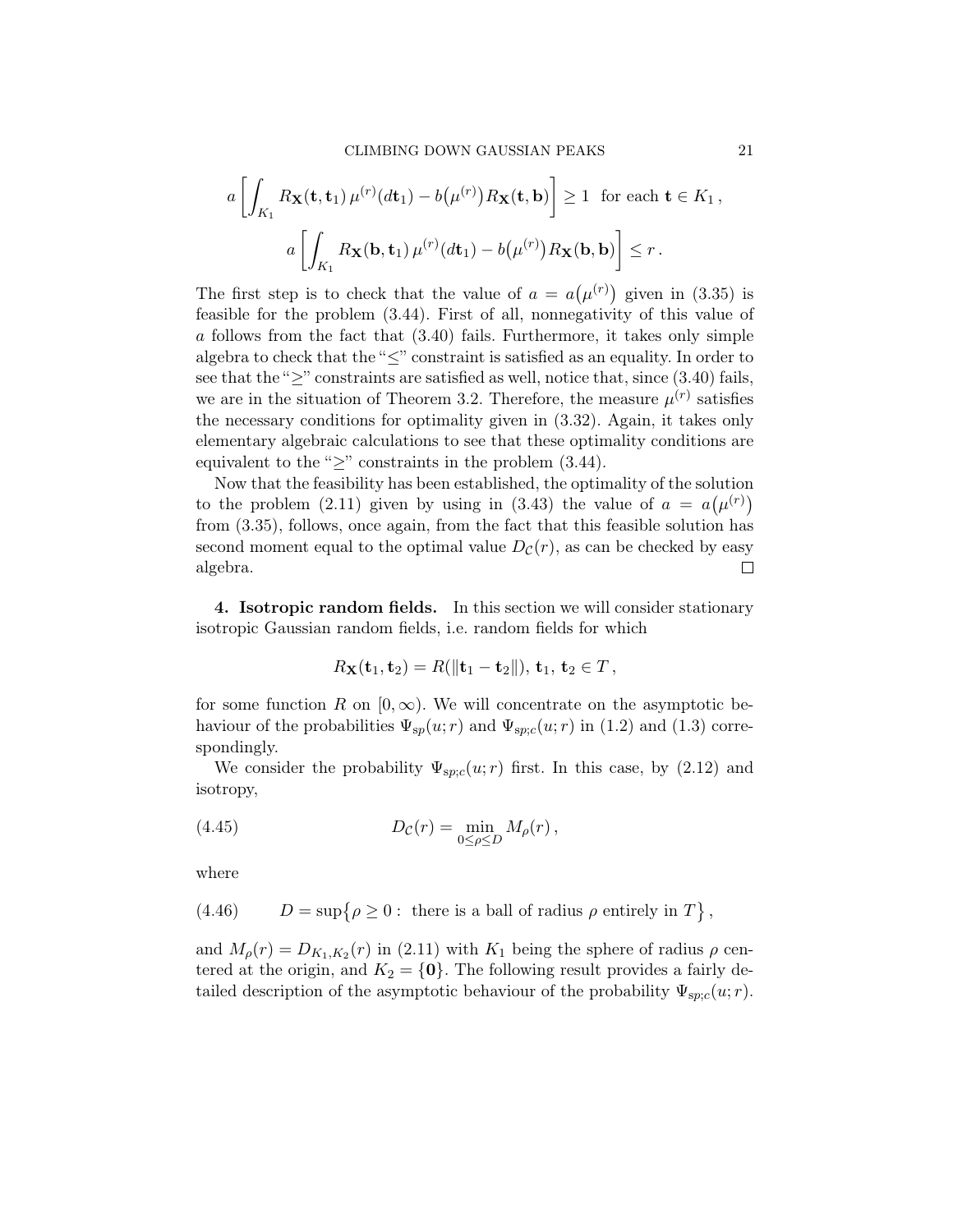<span id="page-21-2"></span><span id="page-21-1"></span>THEOREM 4.1. Let  $X$  be isotropic. Then

(4.47) 
$$
\lim_{u \to \infty} \frac{1}{u^2} \log \Psi_{sp;c}(u; r) = -\frac{1}{2} \min_{0 \le \rho \le D} M_{\rho}(r).
$$

Furthermore, for every  $0 < r \leq 1$ ,  $M_{\rho}(r) = (W_{\rho}(r))^{-1}$ , where

<span id="page-21-0"></span>(4.48) 
$$
W_{\rho}(r) = \begin{cases} D(\rho) & \text{if } R(\rho) \le rD(\rho), \\ \frac{R(0)D(\rho) - (R(\rho))^2}{R(0) - 2rR(\rho) + r^2D(\rho)} & \text{if } R(\rho) > rD(\rho). \end{cases}
$$

Here

<span id="page-21-3"></span>(4.49) 
$$
D(\rho) = \int_{S_{\rho}(\mathbf{0})} \int_{S_{\rho}(\mathbf{0})} R(||\mathbf{t}_1 - \mathbf{t}_2||) \mu_h(d\mathbf{t}_1) \mu_h(d\mathbf{t}_2),
$$

where  $S_{\rho}(\mathbf{0})$  is the sphere of radius  $\rho$  centered at the origin, and  $\mu_h$  is the rotation invariant probability measure on that sphere.

PROOF. We use part (b) of Theorem [2.3](#page-5-2) with  $K_1 = S_\rho(\mathbf{0})$  and  $K_2 = \{\mathbf{0}\}.$ Note first of all that by the rotation invariance of the measure  $\mu_h$ , the function

$$
\int_{K_1} R(\|\mathbf{t}_1 - \mathbf{t}_2\|) \,\mu_h(d\mathbf{t}_1), \ \mathbf{t}_2 \in S_{\rho}(\mathbf{0}),
$$

is constant. Hence by Theorem [3.1](#page-14-1) the measure  $\mu_h$  is optimal in the first minimization problem on the right hand side of [\(2.14\)](#page-5-1), and the optimal value in that problem is  $D(\rho)$ .

In the second minimization problem on the right hand side of [\(2.14\)](#page-5-1), since  $K_2$  is a singleton, the optimization is only over measures  $\mu_1 \in M_1^+(K_1)$ , and so we drop the unnecessary  $\mu_2$  in the argument in the ratio in that problem. By the isotropy of the field,

$$
\frac{A_{K_1,K_2}(\mu_1)}{B_{K_1,K_2}(\mu_1;r)} = \frac{\int_{K_1} \int_{K_1} R(\|\mathbf{t}_1 - \mathbf{t}_2\|) \mu_1(d\mathbf{t}_1)\mu_1(d\mathbf{t}_2) R(0) - (R(\rho))^2}{r^2 \int_{K_1} \int_{K_1} R(\|\mathbf{t}_1 - \mathbf{t}_2\|) \mu_1(d\mathbf{t}_1)\mu_1(d\mathbf{t}_2) - 2rR(\rho) + R(0)}
$$

$$
= \frac{R(0)}{r^2} - \frac{(R(\rho) - R(0)/r)^2}{r^2 \int_{K_1} \int_{K_1} R(\|\mathbf{t}_1 - \mathbf{t}_2\|) \mu_1(d\mathbf{t}_1)\mu_1(d\mathbf{t}_2) - 2rR(\rho) + R(0)}.
$$

Since the expression in the denominator is nonnegative (see the discussion following [\(3.31\)](#page-15-1)), the ratio in the left hand side is smaller if the double integral in the right hand side is smaller. Furthermore, condition [\(2.15\)](#page-5-0) reads, in this case, as

$$
R(0) \ge r \int_{K_1} \int_{K_1} R(||\mathbf{t}_1 - \mathbf{t}_2||) \,\mu_1(d\mathbf{t}_1)\mu_1(d\mathbf{t}_2).
$$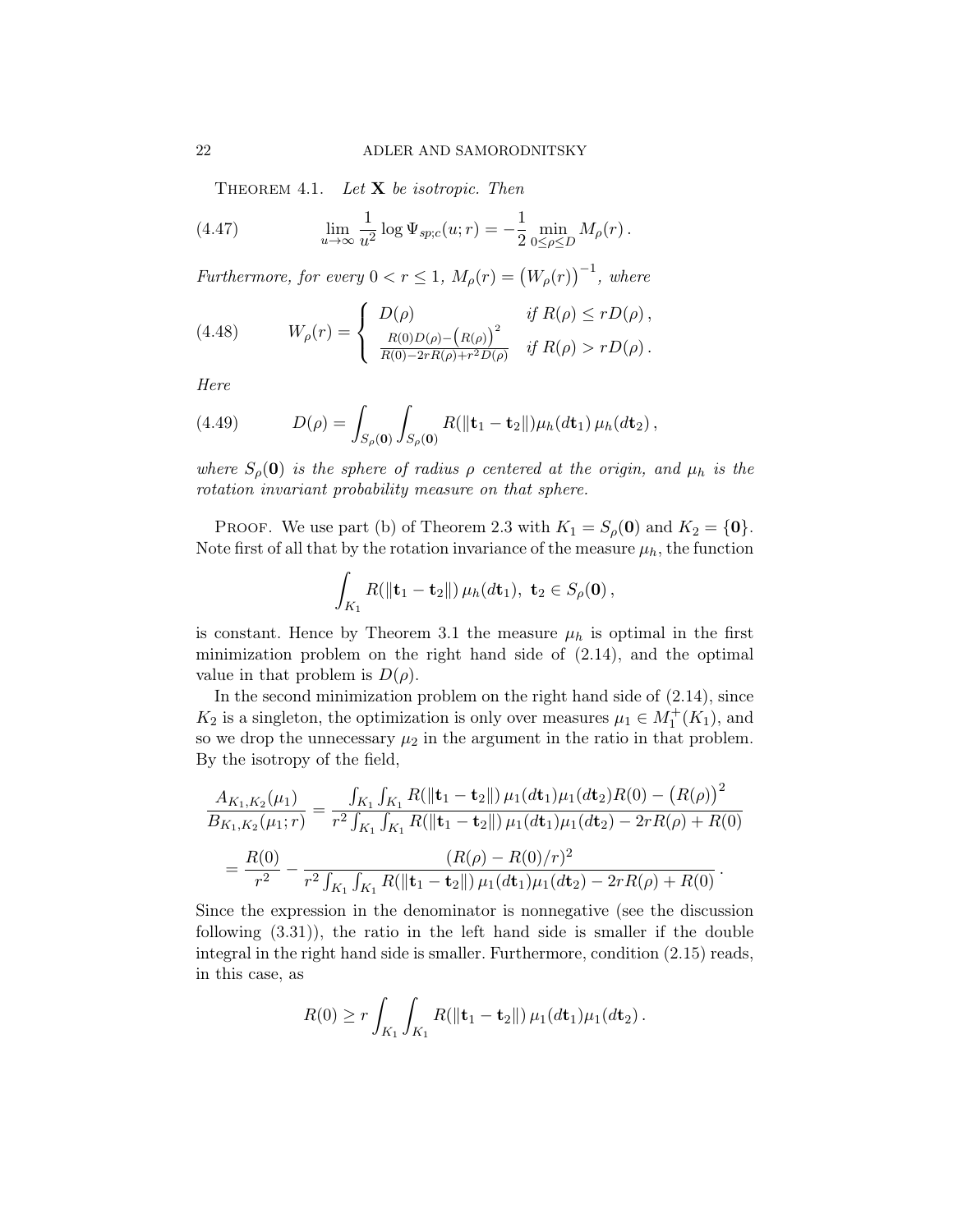This means that, if this condition is satisfied when the double integral is large, it is also satisfied when the double integral is small. Recalling that the double integral is smallest when  $\mu = \mu_h$ , we conclude that

$$
\min_{\substack{\mu_1 \in M_1^+(K_1) \\ \text{subject to } (2.15)}} \frac{A_{K_1, K_2}(\mu_1)}{B_{K_1, K_2}(\mu_1; r)} = \begin{cases} \infty & \text{if } R(\rho) < rD(\rho), \\ \frac{R(0)D(\rho) - (R(\rho))^2}{R(0) - 2rR(\rho) + r^2D(\rho)} & \text{if } R(\rho) \ge rD(\rho). \end{cases}
$$

Finally, since

<span id="page-22-0"></span>(4.50)  
\n
$$
\frac{R(0)D(\rho) - (R(\rho))^2}{R(0) - 2rR(\rho) + r^2D(\rho)}
$$
\n
$$
= D(\rho) - \frac{(rD(\rho) - R(\rho))^2}{R(0) - 2rR(\rho) + r^2D(\rho)} \le D(\rho),
$$

we obtain  $(4.48)$ .

It remains to prove [\(4.47\)](#page-21-1). We use [\(4.45\)](#page-20-1). By Theorem [2.1,](#page-2-1) it is enough to prove that the function  $D_{\mathcal{C}}$  is left continuous. By monotonicity, if  $D_{\mathcal{C}} = \infty$ for some  $r > 0$ , then the same is true for all smaller values of the argument, and the left continuity is trivial. Let, therefore,  $0 < r \leq 1$  be such that  $D_{\mathcal{C}} < \infty$ . Let  $0 \leq \rho_0 \leq D$  be such that

$$
M_{\rho_0}(r) = \min_{0 \le \rho \le D} M_{\rho}(r) \, .
$$

Then  $W_{\rho_0}(r) > 0$ . By [\(4.48\)](#page-21-0), the  $W_{\rho}(r)$  is, for a fixed  $\rho$ , a continuous function of r. Therefore,

$$
\lim_{s\uparrow r} D_{\mathcal{C}}(s) \leq \lim_{s\uparrow r} (W_{\rho}(s))^{-1} = (W_{\rho}(r))^{-1} = D_{\mathcal{C}}(r).
$$

By the monotonicity of the function  $D_{\mathcal{C}}$ , this implies left continuity.

 $\Box$ 

The distinction between the situations described by the two conditions on the right hand side of [\(4.48\)](#page-21-0) can be described using the intuition introduced in the discussion following Example [2.5.](#page-10-0) If there is a "peak" of height greater than u covering the entire sphere of radius  $\rho$ , is it likely that there will be a "hole" in the center of the sphere where the height is smaller than ru? Theorem [4.1](#page-21-2) says that a hole is likely if  $R(\rho) \leq rD(\rho)$  and unlikely if  $R(\rho) > rD(\rho)$ , at least at the logarithmic level.

It is reasonable to expect that, for spheres of a very small radius, a hole in the center is unlikely, while for spheres of a very large radius, a hole in the center is likely, at least if the terms "very small" and "very large" are used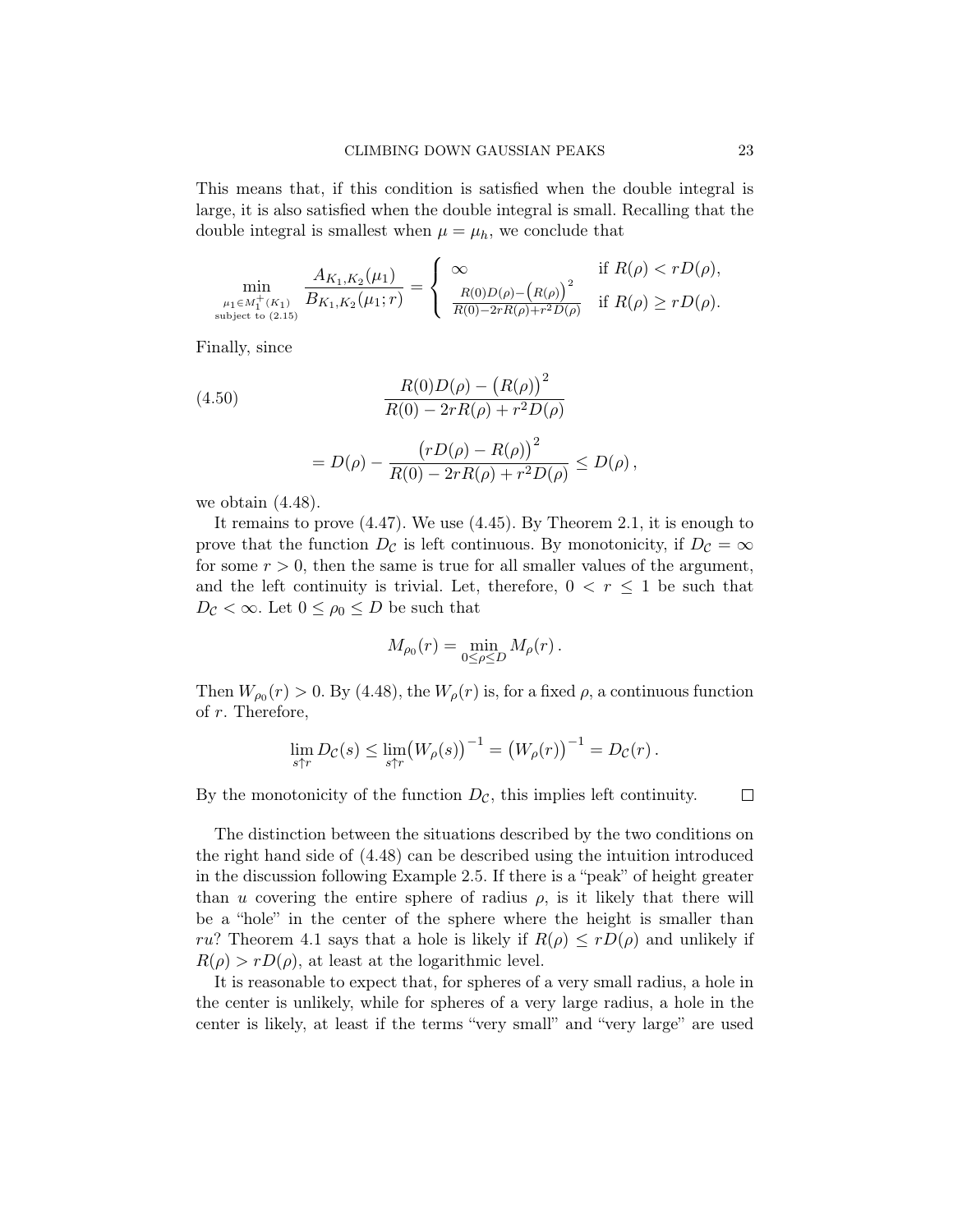## 24 ADLER AND SAMORODNITSKY

relatively to the depth of the hole described by the factor  $r$ . This intuition turns out to be correct in many, but not all, cases, and some unexpected phenomena emerge. We will try to clarify the situation in the subsequent discussion.

We look at spheres of very small radius first. Observe first that by the continuity of the covariance function, we have both  $R(\rho) \to R(0)$  and  $D(\rho) \to$  $R(0)$  as  $\rho \to 0$ . Therefore, if  $0 < \rho < 1$ , then the condition  $R(\rho) > rD(\rho)$ holds for spheres of sufficiently small radii, and a hole that deep is, indeed, unlikely. Is the same true for  $r = 1$ ? In other words, is it true that there is  $\delta > 0$  such that

<span id="page-23-0"></span>(4.51) 
$$
D(\rho) < R(\rho) \quad \text{for all } 0 < \rho < \delta?
$$

A sufficient condition is that the function R is concave on  $[0, 2\delta]$ ; this is always the case for a sufficiently small  $\delta > 0$  if the covariance function R corresponds to a spectral measure with a finite second moment. To see how the concavity implies [\(4.51\)](#page-23-0), note that by the Jensen inequality,

$$
D(\rho) \leq R \left( \int_{S_{\rho}(\mathbf{0})} \int_{S_{\rho}(\mathbf{0})} || \mathbf{t}_1 - \mathbf{t}_2 || \mu_h(d\mathbf{t}_1) \mu_h(d\mathbf{t}_2) \right).
$$

Further, by the symmetry of the measure  $\mu_h$  and the triangle inequality,

$$
\int_{S_{\rho}(\mathbf{0})} \int_{S_{\rho}(\mathbf{0})} \|\mathbf{t}_{1} - \mathbf{t}_{2} \| \mu_{h}(d\mathbf{t}_{1}) \mu_{h}(d\mathbf{t}_{2})
$$
\n
$$
= \int_{S_{\rho}(\mathbf{0})} \int_{S_{\rho}(\mathbf{0})} (\|\mathbf{t}_{1} - \mathbf{t}_{2}\|/2 + \|\mathbf{t}_{1} + \mathbf{t}_{2}\|/2) \mu_{h}(d\mathbf{t}_{1}) \mu_{h}(d\mathbf{t}_{2})
$$
\n
$$
\geq \int_{S_{\rho}(\mathbf{0})} \int_{S_{\rho}(\mathbf{0})} \|\mathbf{t}_{1} \| \mu_{h}(d\mathbf{t}_{1}) \mu_{h}(d\mathbf{t}_{2}) = \delta.
$$

Since the concavity of R on  $[0, 2\delta]$  implies its monotonicity, we obtain [\(4.51\)](#page-23-0).

In dimensions  $d \geq 2$ , the hole in the center with  $r = 1$  may be unlikely for small spheres even without concavity. Consider covariance functions satisfying

<span id="page-23-1"></span>(4.52) 
$$
R(\rho) = R(0) - a\rho^{\beta} + o(\rho^{\beta}), \text{ as } \rho \to 0,
$$

for some  $a > 0$  and  $1 \leq \beta \leq 2$ . To see that this implies [\(4.51\)](#page-23-0) as well, notice that, under  $(4.52)$ ,

$$
D(\rho) = R(0) - a\rho^{\beta} \int_{S_1(\mathbf{0})} \int_{S_1(\mathbf{0})} \|\mathbf{t}_1 - \mathbf{t}_2\|^{\beta} \mu_h(d\mathbf{t}_1) \mu_h(d\mathbf{t}_2) + o(\rho^{\beta}), \text{ as } \rho \to 0.
$$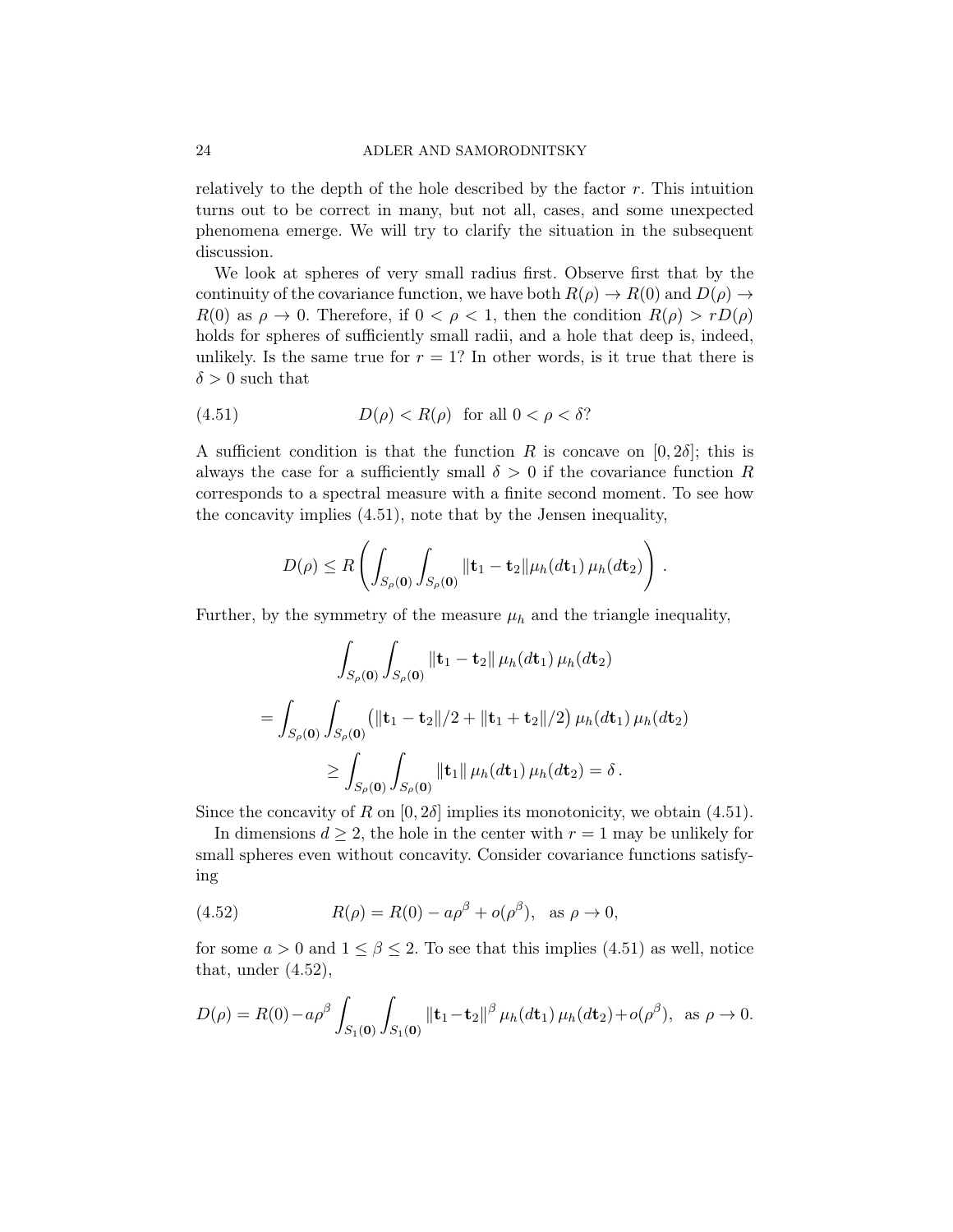Using, as above, the symmetry together with the Jensen inequality and the triangle inequality we see that

$$
\int_{S_1(\mathbf{0})} \int_{S_1(\mathbf{0})} \left\| \mathbf{t}_1 - \mathbf{t}_2 \right\|^\beta \mu_h(dt_1) \mu_h(dt_2)
$$
\n
$$
= \int_{S_1(\mathbf{0})} \int_{S_1(\mathbf{0})} \left( \|\mathbf{t}_1 - \mathbf{t}_2\|^\beta / 2 + \|\mathbf{t}_1 + \mathbf{t}_2\|^\beta / 2 \right) \mu_h(dt_1) \mu_h(dt_2)
$$
\n
$$
\geq \int_{S_1(\mathbf{0})} \int_{S_1(\mathbf{0})} \left( \|\mathbf{t}_1 - \mathbf{t}_2\| / 2 + \|\mathbf{t}_1 + \mathbf{t}_2\| / 2 \right)^\beta \mu_h(dt_1) \mu_h(dt_2)
$$
\n
$$
> \int_{S_1(\mathbf{0})} \int_{S_1(\mathbf{0})} \|\mathbf{t}_1\|^\beta \mu_h(dt_1) \mu_h(dt_2) = 1.
$$

Thus we see that for some  $a_1 > a$ ,

$$
D(\rho) = R(0) - a_1 \rho^{\beta} + o(\rho^{\beta}), \text{ as } \rho \to 0,
$$

and so [\(4.51\)](#page-23-0) holds for  $\delta > 0$  small enough.

An example of the situation where [\(4.52\)](#page-23-1) holds without concavity condition is that of the isotropic Ornstein-Uhlenbeck random field corresponding to  $R(t) = \exp\{-a|t|\}$  for some  $a > 0$ . It is interesting that for this random field a hole in the center with  $r = 1$  is unlikely for small spheres in dimension  $d \geq 2$ , but not in dimension  $d = 1$ . Indeed, in the latter case we have

<span id="page-24-0"></span>
$$
D(\rho) = (1 + e^{-2a\rho})/2 > e^{-a\rho} = R(\rho) ,
$$

no matter how small  $\rho > 0$  is.

When  $\rho \to \infty$ , we expect that a hole in the center of a sphere will become likely no matter what  $0 < r \leq 1$  is. According to the discussion above, this happens when

(4.53) 
$$
\lim_{\rho \to \infty} \frac{D(\rho)}{R(\rho)} = \infty.
$$

This turns out to be true under certain short memory assumptions. Assume, for example, that  $R$  is nonnegative and

(4.54) 
$$
\liminf_{v \to \infty} \frac{R(tv)}{R(v)} \ge t^{-a} \text{ with } a \ge d - 1 \text{, for all } 0 < t \le 1.
$$

Then by Fatou's lemma,

$$
\liminf_{\rho \to \infty} \frac{D(\rho)}{R(\rho)}
$$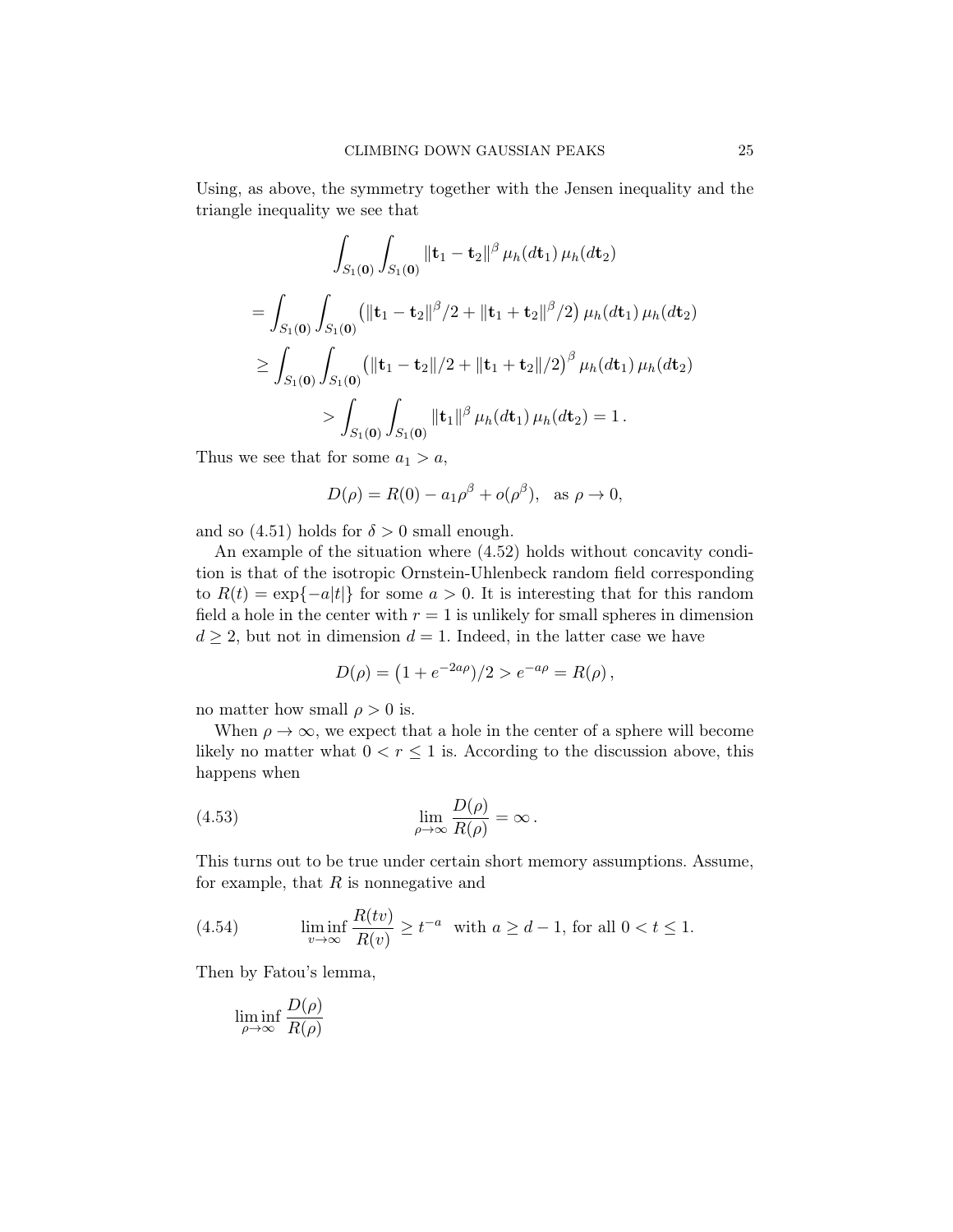#### 26 ADLER AND SAMORODNITSKY

$$
\geq \int_{S_1(\mathbf{0})} \int_{S_1(\mathbf{0})} \mathbf{1} \left( \|\mathbf{t}_1 - \mathbf{t}_2\| \leq 1 \right) \liminf_{\rho \to \infty} \frac{R \left( \|\mathbf{t}_1 - \mathbf{t}_2\| \rho \right)}{R(\rho)} \, \mu_h(d\mathbf{t}_1) \, \mu_h(d\mathbf{t}_2) \geq \int_{S_1(\mathbf{0})} \int_{S_1(\mathbf{0})} \mathbf{1} \left( \|\mathbf{t}_1 - \mathbf{t}_2\| \leq 1 \right) \|\mathbf{t}_1 - \mathbf{t}_2\|^{-a} \, \mu_h(d\mathbf{t}_1) \, \mu_h(d\mathbf{t}_2) = \infty \,,
$$

so that [\(4.53\)](#page-24-0) holds.

However, in dimensions  $d \geq 2$ , the situation turns out to be different under an assumption of a longer memory. Assume, for simplicity, that  $R$  is monotone, and suppose that, for some  $\varepsilon > 0$ ,

(4.55) R is regularly varying at infinity with exponent  $-(d-1) + \varepsilon$ .

We claim that, in this case

$$
(4.56)\quad \lim_{\rho \to \infty} \frac{D(\rho)}{R(\rho)} = \int_{S_1(\mathbf{0})} \int_{S_1(\mathbf{0})} ||\mathbf{t}_1 - \mathbf{t}_2||^{-(d-1) + \varepsilon} \mu_h(dt_1) \mu_h(dt_2) < \infty.
$$

It is easy to prove this using Breiman's theorem as in, for instance, Propo-sition 7.5 in [\[9\]](#page-31-9). Let Z be a positive random variable such that  $P(Z > z) =$  $R(z)/R(0)$ , and let Y be an independent of Z positive random variable whose law is given by the image of the product measure  $\mu_h \times \mu_h$  on  $S_1(\mathbf{0}) \times S_1(\mathbf{0})$  under the map  $(\mathbf{t}_1, \mathbf{t}_2) \mapsto ||\mathbf{t}_1 - \mathbf{t}_2||^{-1}$ . Notice that  $EY^{d-1-\varepsilon/2} < \infty$ . Therefore, by Breiman's theorem, as  $\rho \to \infty$ ,

$$
D(\rho) = R(0)P(ZY > \rho) \sim R(0)EY^{d-1-\epsilon}P(Z > \rho)
$$
  
=  $R(\rho) \int_{S_1(\mathbf{0})} \int_{S_1(\mathbf{0})} ||\mathbf{t}_1 - \mathbf{t}_2||^{-(d-1)+\epsilon} \mu_h(dt_1) \mu_h(dt_2).$ 

If we call

$$
I(d; \varepsilon) = \int_{S_1(\mathbf{0})} \int_{S_1(\mathbf{0})} || \mathbf{t}_1 - \mathbf{t}_2 ||^{-(d-1) + \varepsilon} \mu_h(dt_1) \mu_h(dt_2),
$$

then we have just proved that the hole in the center of a sphere corresponding to a factor  $r < 1/I(d; \varepsilon)$  remains unlikely even for spheres of infinite radius! This is in spite of the fact, that the random field is ergodic, and even mixing, as the covariance function vanishes at infinity. This phenomenon is impossible if  $d = 1$  since in this case  $D(\rho)$  does not converge to zero as  $\rho \to \infty$ .

Some estimates of the integral  $I(d; \varepsilon)$  for  $d = 2$  and  $d = 3$  are presented on Fig. [4.1.](#page-26-0)

One can pursue the analysis of holes in the center of a sphere a bit further, and talk about the most likely radius of a sphere for which the random field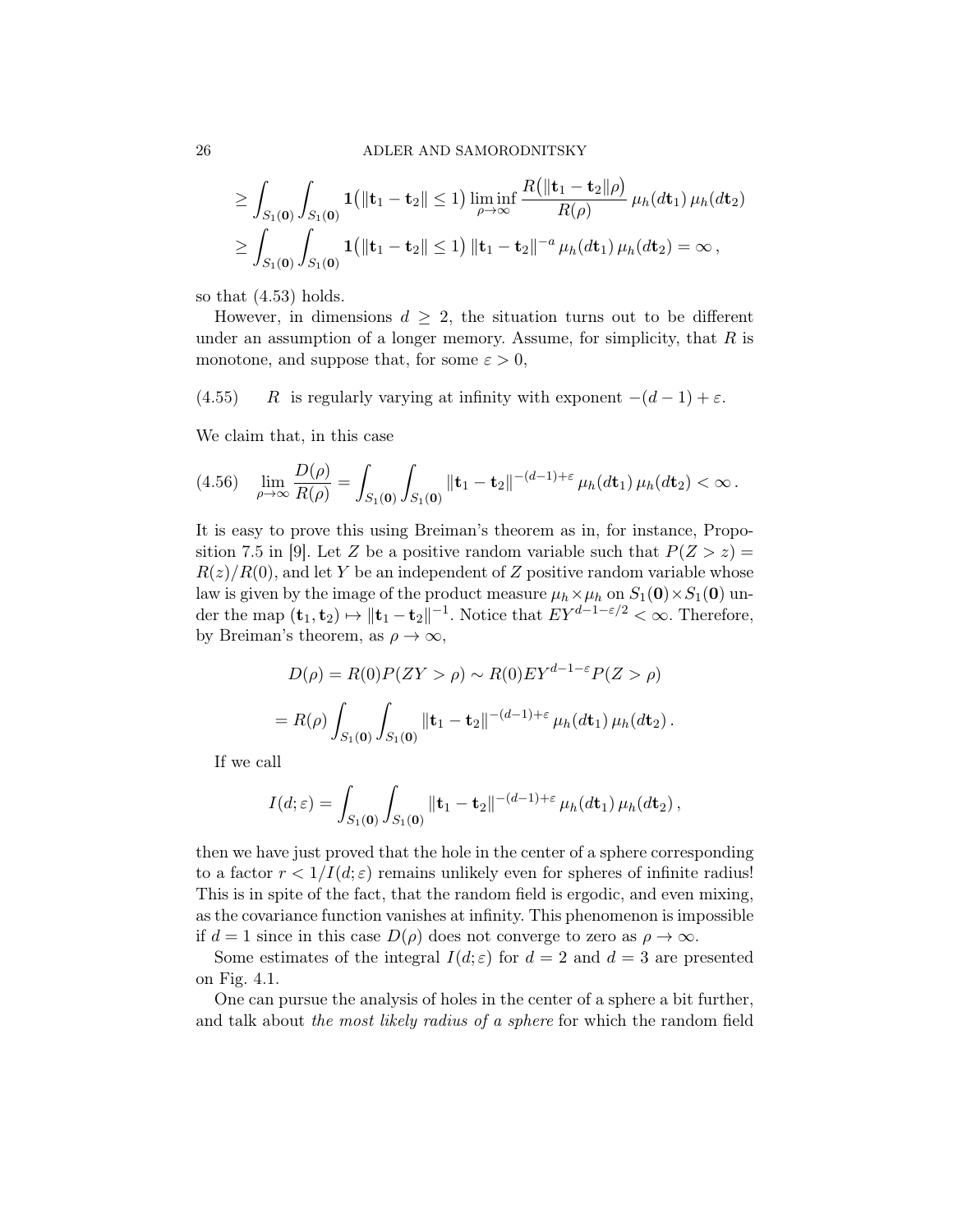<span id="page-26-0"></span>

Fig 4.1: The integral  $I(d; \varepsilon)$  for  $d = 2$  and  $d = 3$ 

has a "peak" of height greater than u covering the entire sphere, and a "hole" in the center of the sphere where the height is smaller than  $ru$ , as  $u \to \infty$ . Ac-cording to Theorem [4.1,](#page-21-2) this most likely radius is given by  $\argmax_{\rho>0}W_{\rho}(r)$ . The following corollary shows how calculate this most likely radius. For simplicity, we assume that R is monotone and  $0 < r < 1$ . Let

$$
H_{\rho}(r) = \frac{R(0)D(\rho) - (R(\rho))^{2}}{R(0) - 2rR(\rho) + r^{2}D(\rho)}, \ \ \rho > 0.
$$

COROLLARY 4.2. Assume that R is monotone with  $R(t) \to 0$  as  $t \to \infty$ , and  $0 < r < 1$ . Let

$$
\rho_r^* = \mathrm{argmax}_{\rho \ge 0} H_\rho(r) \,.
$$

Then  $\rho_r^*$  is the most likely radius of the sphere to have a hole corresponding to a factor r in the center.

PROOF. Since

$$
\lim_{\rho \to 0} H_{\rho}(r) = \lim_{\rho \to \infty} H_{\rho}(r) = 0,
$$

it follows that  $\rho_r^* \in (0, \infty)$ . Write

<span id="page-26-1"></span>
$$
\rho_r = \inf \{ \rho > 0 : R(\rho) \le r D(\rho) \} .
$$

Since  $0 < r < 1$ , it follows that  $\delta_r \in (0, \infty]$ . Observe that for  $0 < \rho < \rho_r^*$ , by the monotonicity of  $D$  and  $(4.50)$ ,

(4.57) 
$$
D(\rho) > D(\rho_r^*) \ge H_{\rho_r^*}(r) \ge H_{\rho}(r).
$$

This implies that  $\rho_r^* \leq \rho_r$ . Indeed, if this were not the case, there would be  $0 < \rho < \rho_r^*$ , for which  $R(\rho) = rD(\rho)$ , and this, together with [\(4.50\)](#page-22-0), would imply that  $D(\rho) = H_{\rho}(r)$ , contradicting [\(4.57\)](#page-26-1).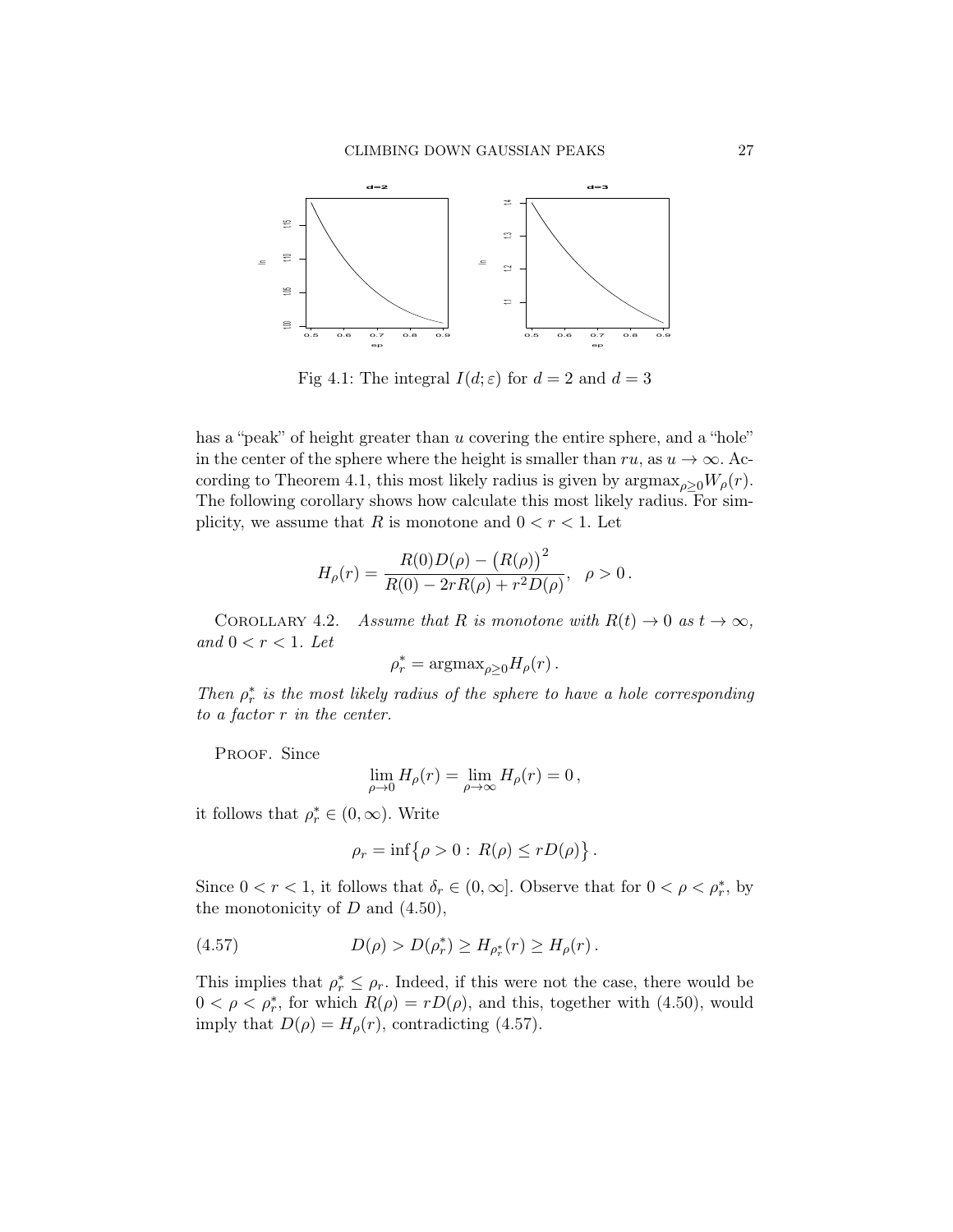By Theorem [4.1](#page-21-2) we conclude that  $W_{\rho^*_{r}}(r) = H_{\rho^*_{r}}(r)$ , so it remains to prove that  $W_{\rho}(r) \leq H_{\rho_r^*}(r)$  for all  $\rho \neq \rho_r^*$ .

However, if  $0 < \rho \leq \rho_r$ , then

$$
W_{\rho}(r) = H_{\rho}(r) \leq H_{\rho_r^*}(r)
$$

by the definition of  $\rho_r^*$ . On the other hand, if  $\rho > \rho_r$ , then by the monotonicity of D,

$$
W_{\rho}(r) \leq D(\rho) \leq D(\rho_r) = H_{\rho_r}(r) \leq H_{\rho_r^*}(r) ,
$$

and so the proof is complete.

For the covariance function  $R(t) = e^{-t^2}$  the two plots of Fig. [4.2](#page-27-0) show the plot of the functions D and  $H(1/2)$ , as well as the optimal radius  $\rho_r^*$  as a function of r.

<span id="page-27-0"></span>

Fig 4.2: The functions  $D(\rho)$  (solid line) and  $H_{\rho}(r)$  (dashed line) for  $r = 1/2$ (left plot) and the optimal radius  $\rho_r^*$  (right plot), both for  $R(t) = e^{-t^2}$ 

For the same covariance function  $R(t) = e^{-t^2}$  and  $r = 1/2$  the plots of Fig. [4.3](#page-28-0) show the limiting shapes of the random field described in Theorem [3.3.](#page-17-0) The left plot corresponds to the sphere of radius  $\rho = 1$  (falling in the second case of the theorem), while the right plot correspond to the sphere of radius  $\rho = 2$  (falling in the first case of the theorem). Note that, by the isometry of the random field, the limiting shape is rotationally invariant. The plots, therefore, present a section of the limiting shape along the half-axis  $t_1 \geq 0, t_2 = 0.$  For ease of comparison, the horizontal axis has been labeled in the units of  $t_1/\rho$ , i.e. relative to the radius of the sphere.

We finish this section by considering the probability  $\Psi_{sp}(u; r)$  in [\(1.2\)](#page-1-0). In this case, by [\(2.12\)](#page-4-3) and isotropy,

<span id="page-27-1"></span>(4.58) 
$$
D_{\mathcal{C}}(r) = \min_{0 \le b \le 1} \min_{0 \le \rho \le D} M_{\rho}(r; b),
$$

 $\Box$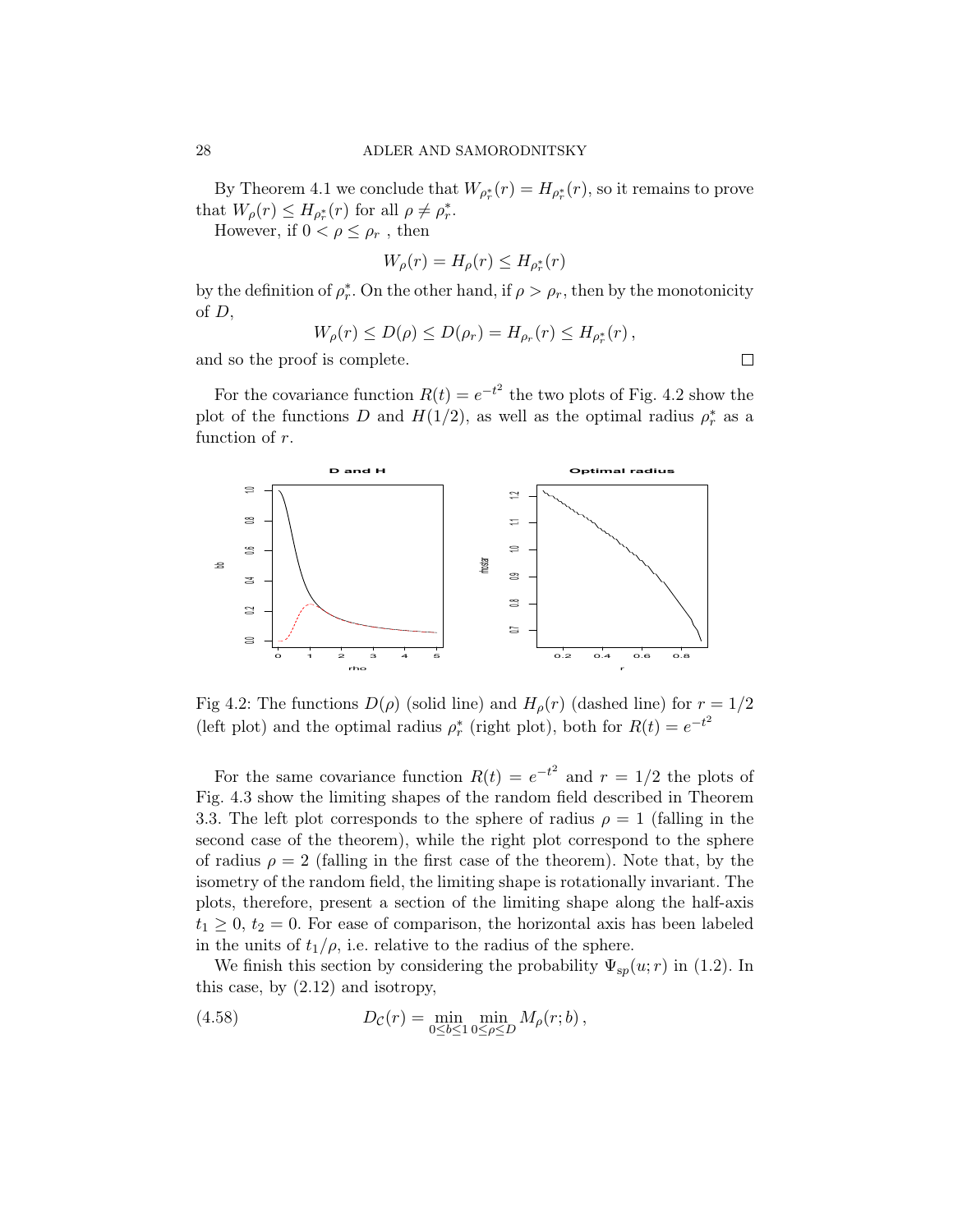<span id="page-28-0"></span>

Fig 4.3: The limiting shapes for  $\rho = 1$  (left plot) and  $\rho = 2$  (right plot), both for  $r = 1/2$  and  $R(t) = e^{-t^2}$ 

where D is as in [\(4.46\)](#page-20-2), and  $M_{\rho}(r;b) = D_{K_1,K_2}(r)$  in [\(2.11\)](#page-4-0) with  $K_1$  being the sphere of radius  $\rho$  centered at the origin, and  $K_2 = \{b\mathbf{e}_1\}$ . Here  $\mathbf{e}_1$  is the d-dimensional vector  $(1, 0, \ldots, 0)$ . It turns out that in many circumstances the asymptotic behavior of the probabilities  $\Psi_{sp;c}(u; r)$  and  $\Psi_{sp}(u; r)$  is the same, at least on the logarithmic case, and so our analysis of the former probability applies to the latter probability as well.

The following result demonstrates one case when the two probabilities are asymptotically equivalent. Assume for notational simplicity that  $R(0) = 1$ , and use the notation  $S_1$  in place of  $S_1(0)$ . For  $\rho \geq 0, 0 \leq b \leq 1$  and  $\mu \in M_1^+(S_1)$ , let

$$
(4.59) \tV(\rho, b; \mu) =
$$

$$
\frac{\int_{S_1} \int_{S_1} R(\rho \|\mathbf{t}_1 - \mathbf{t}_2\|) \mu(d\mathbf{t}_1)\mu(d\mathbf{t}_2) - \left(\int_{S_1} R(\rho \|\mathbf{t} - b\mathbf{e}_1\|) \mu(d\mathbf{t})\right)^2}{1 - 2r \int_{S_1} R(\rho \|\mathbf{t} - b\mathbf{e}_1\|) \mu(d\mathbf{t}) + r^2 \int_{S_1} \int_{S_1} R(\rho \|\mathbf{t}_1 - \mathbf{t}_2\|) \mu(d\mathbf{t}_1)\mu(d\mathbf{t}_2)}.
$$

<span id="page-28-3"></span>THEOREM 4.3. Let

<span id="page-28-2"></span>
$$
V_*(\rho, b) = \min_{\mu \in M_1^+}(s_1) V(\rho, b; \mu)
$$

subject to

<span id="page-28-1"></span>
$$
(4.60) \quad \int_{S_1} R(\rho \|\mathbf{t} - b\mathbf{e}_1\|) \, \mu(dt) \ge r \int_{S_1} \int_{S_1} R(\rho \|\mathbf{t}_1 - \mathbf{t}_2\|) \, \mu(dt_1) \mu(dt_2).
$$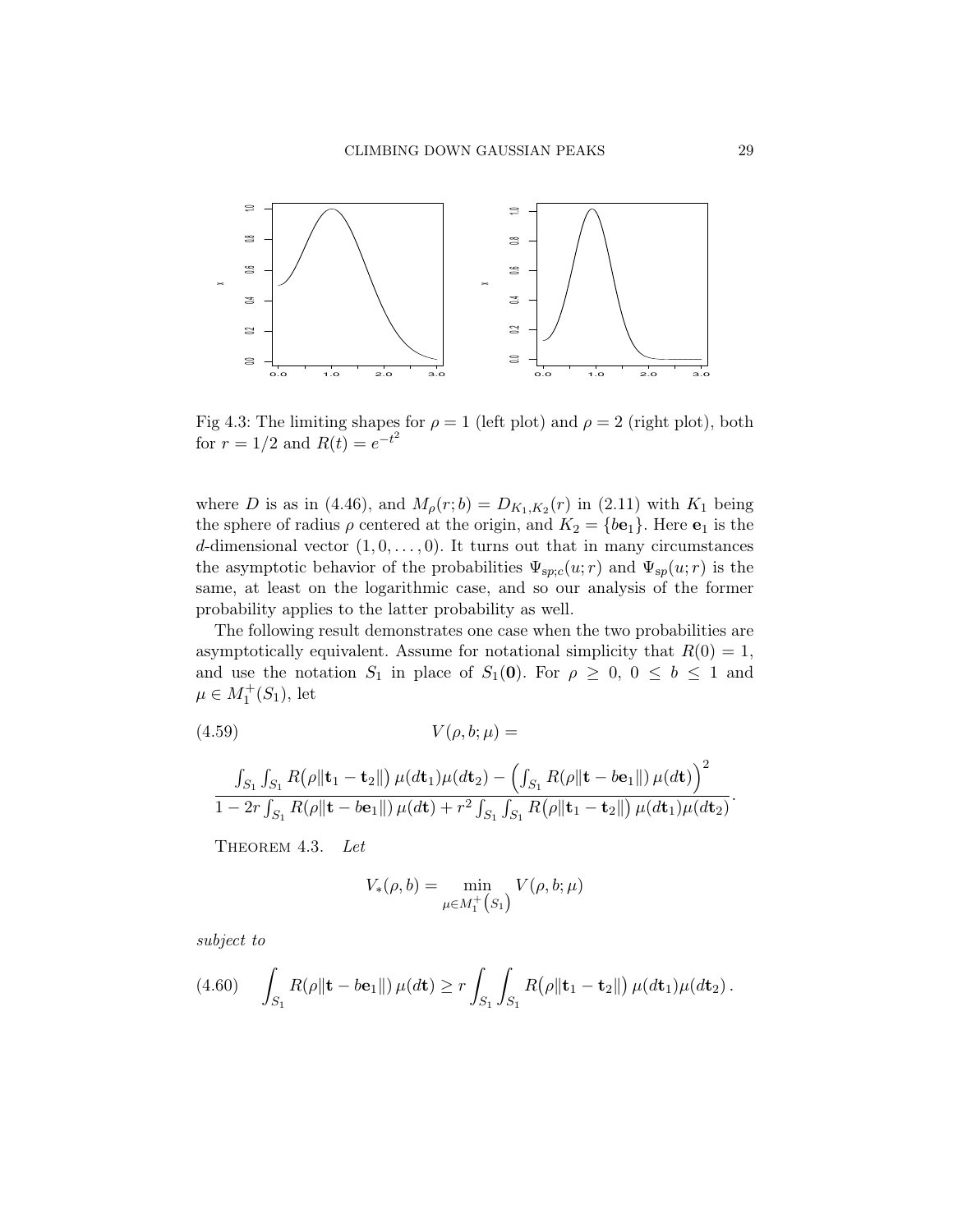If, for every  $0 \le \rho \le D$  such that  $R(\rho) \ge rD(\rho)$ , the function  $V_*(\rho, b), 0 \le$  $b \leq 1$  achieves its maximum at  $b = 0$ , then

<span id="page-29-2"></span>(4.61) 
$$
\lim_{u \to \infty} \frac{1}{u^2} \log \Psi_{sp}(u; r) = -\frac{1}{2} \min_{0 \le \rho \le D} (W_{\rho}(r))^{-1},
$$

where  $W_{\rho}(r)$  is defined by [\(4.48\)](#page-21-0).

PROOF. It follows from  $(4.58)$ ,  $(4.45)$  and Theorem [2.3](#page-5-2) that we only need to check that  $M_{\rho}(r) = \inf_{0 \leq b \leq 1} M_{\rho}(r; b)$  for all  $0 \leq \rho \leq D$ . Notice that by [\(3.30\)](#page-15-0), [\(3.31\)](#page-15-1) and isotropy,

$$
M_{\rho}(r;b) = (\min(D(\rho), V_*(\rho, b)))^{-1}
$$
,

where  $D(\rho)$  is given in [\(4.49\)](#page-21-3). Further,  $M_{\rho}(r) = M_{\rho}(r; 0)$ . If  $R(\rho) < rD(\rho)$ , then  $V_*(\rho, 0) = \infty$ , so there nothing to check. If, on the other hand,  $R(\rho) \ge$  $rD(\rho)$ , then  $V_*(\rho, \cdot)$  achieves its maximum at the origin, so the claim of the theorem follows.  $\Box$ 

<span id="page-29-1"></span>The condition

(4.62) 
$$
V_*(\rho,0) = \max_{0 \le b \le 1} V_*(\rho,b),
$$

for  $0 \leq \rho \leq D$  such that  $R(\rho) \geq rD(\rho)$ , deserves a discussion. We claim that this condition is implied by the following, simpler, condition.

<span id="page-29-0"></span>(4.63) 
$$
\min_{0 \le b \le 1} \int_{S_1} R(\rho || \mathbf{t} - b \mathbf{e}_1 ||) \, \mu_h(d\mathbf{t}) = \int_{S_1} R(\rho || \mathbf{t} ||) \, \mu_h(d\mathbf{t}) = R(\rho) \, ,
$$

where  $\mu_h$  is the rotation invariant probability measure on  $S_1$ .

To see this let  $R(\rho) \ge rD(\rho)$ . It follows by [\(4.63\)](#page-29-0) that the constraint [\(3.31\)](#page-15-1) is satisfied for the measure  $\mu_h$  and the vector  $b\mathbf{e}_1$  for any  $0 \leq b \leq 1$ . Therefore,

$$
V_*(\rho,b)\leq V(\rho,b;\mu_h)=G\left(\int_{S_1}R(\rho\|\mathbf{t}-b\mathbf{e}_1\|)\,\mu_h(d\mathbf{t})\right)\,,
$$

where

$$
G(x) = \frac{D(\rho) - x^2}{1 - 2rx + r^2 D(\rho)}, \ \ R(\rho) \le x \le 1.
$$

Notice that

$$
G'(x) = \frac{-2(x - rD(\rho))(1 - rx)}{(1 - 2rx + r^2D(\rho))^2} \le 0,
$$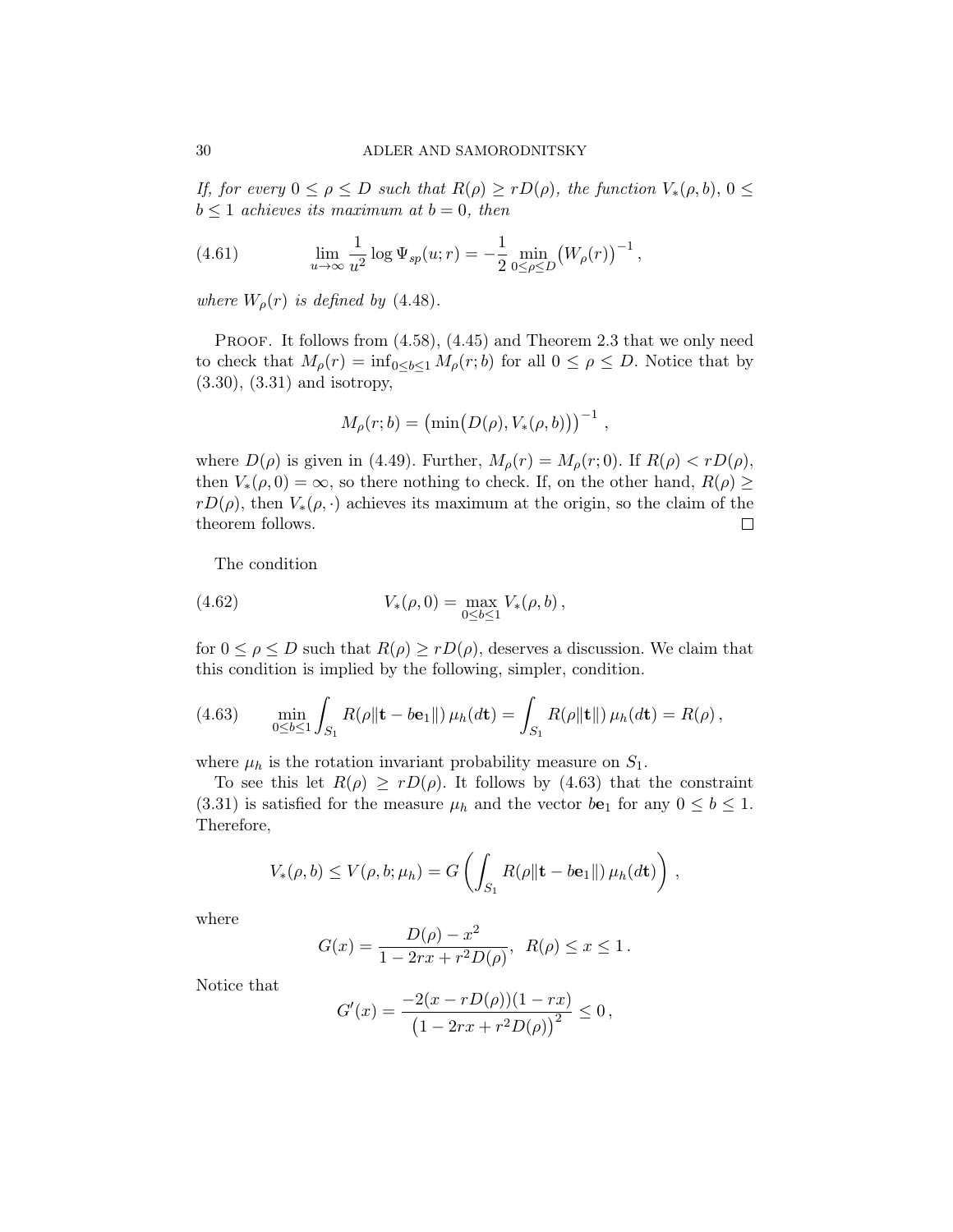so that the function G achieves its maximum at  $x = R(\rho)$ . We conclude that

$$
V_*(\rho, b) \le V(\rho, 0; \mu_h) = V_*(\rho, 0) ,
$$

so that [\(4.62\)](#page-29-1) holds.

Numerical experiments indicate that the condition [\(4.63\)](#page-29-0) tends to hold for values of the radius  $\rho$  exceeding a certain positive threshold. For instance, in dimension  $d = 2$  for both  $R(t) = e^{-t^2}$  and  $R(t) = e^{-|t|}$ , this threshold is around  $\rho = 1.18$ .

However, it is clear that condition [\(4.63\)](#page-29-0) is not necessary for condition [\(4.62\)](#page-29-1). In fact, for condition [\(4.62\)](#page-29-1) to be satisfied one only needs a measure  $\mu \in M_1^+(S_1)$  satisfying [\(4.60\)](#page-28-1) such that

<span id="page-30-0"></span>(4.64) 
$$
V(\rho, b; \mu) \le V(\rho, 0; \mu_h),
$$

and what condition [\(4.63\)](#page-29-0) guarantees is that this measure can be taken to be the rotationally invariant measure on  $S_1$ . If [\(4.63\)](#page-29-0) fails, then there is no guarantee that the rotationally invariant measure will play the required role.

At least in the case when the covariance function  $R$  is monotone, one can consider a measure  $\mu$  that puts a point mass at the point on the sphere closest to the point  $b\mathbf{e}_1$ . We have considered measures  $\mu \in M_1^+(S_1)$  of the form

<span id="page-30-1"></span>
$$
(4.65) \qquad \qquad \mu = w \delta_{\text{sign}(b)\mathbf{e}_1} + (1 - w)\mu_h
$$

for some  $0 \leq w \leq 1$ , where  $\delta_a$  is, as usual, the Dirac point mass at a point a. With this choice, the function  $V$  in  $(4.59)$  becomes the ratio of two quadratic functions of  $w$ , and one can choose the value of  $w$  that minimizes the expression, because  $(4.64)$  requires us to search for as small V as possible.

In our numerical experiments we have followed an even simpler procedure and chosen the value of  $w$  that minimizes the quadratic polynomial in the numerator of [\(4.59\)](#page-28-2). For the cases of  $R(t) = e^{-t^2}$  and  $R(t) = e^{-|t|}$  the resulting measure  $\mu$  in [\(4.65\)](#page-30-1) satisfied, for all  $0 \le \rho \le D$  such that  $R(\rho) \ge$  $rD(\rho)$ , both [\(4.60\)](#page-28-1) and [\(4.64\)](#page-30-0). Therefore, in all of these cases the conclusion [\(4.61\)](#page-29-2) of Theorem [4.3](#page-28-3) holds.

Acknowledgement We are indebted to Jim Renegar of Cornell University for useful discussions of the duality gap in convex optimization and for drawing our attention to the paper [\[3\]](#page-31-7).